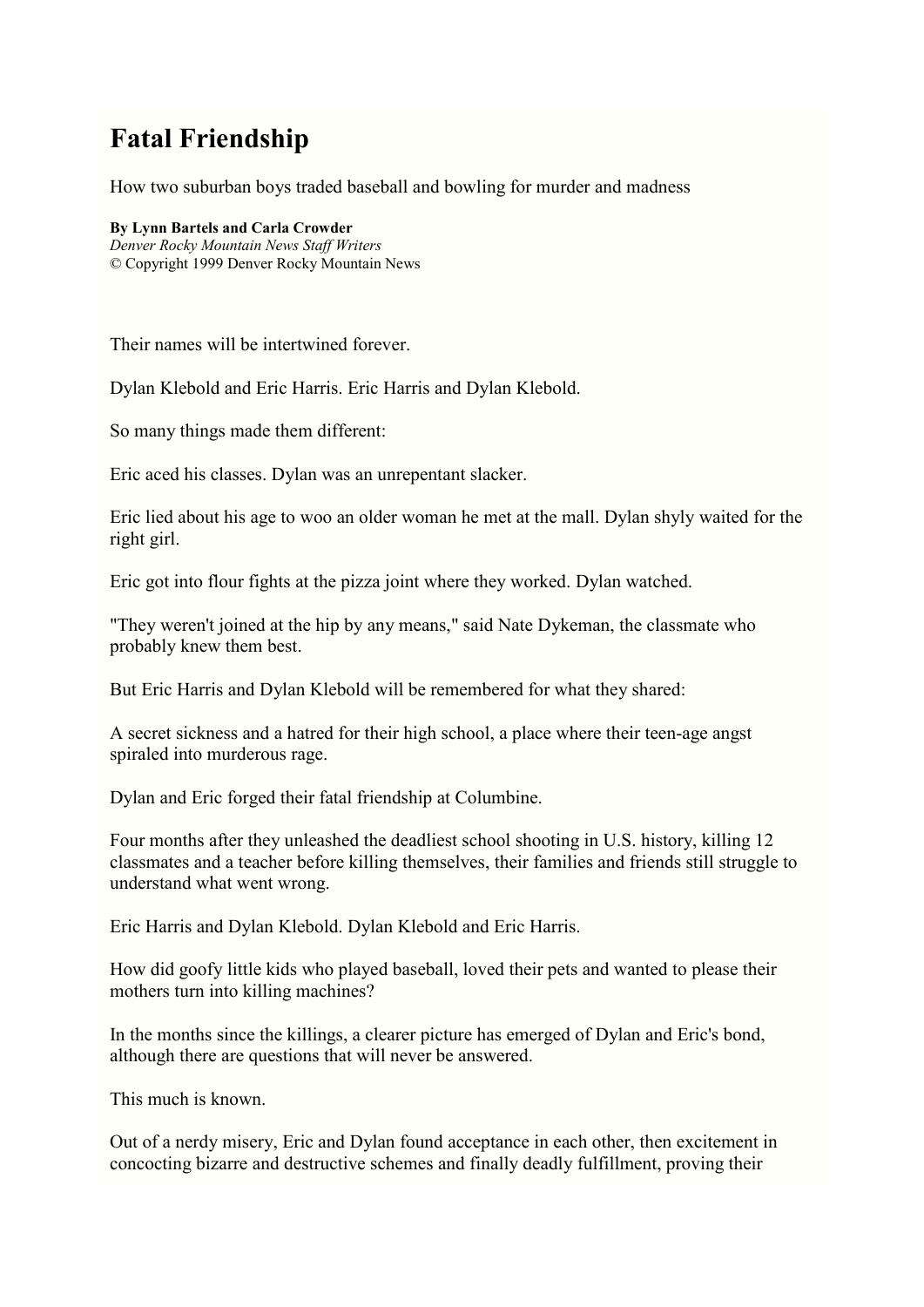twisted loyalty with a death pact that horrified the world.

Each was the other's reinforcement.

If either had doubts about killing a classmate, then another and another and another, all he had to do was glance over at his soulmate, see the approving smile and feel the reassuring sting of the high five.

It was mob mentality. A mob of two.

Dylan Klebold & Eric Harris. Eric Harris & Dylan Klebold.

Something neither would have done alone, they did together.

# **In the beginning**

When did their friendship begin?

No one remembers exactly, although Eric and Dylan met sometime in seventh or eighth grade at Ken Caryl Middle School.

The school sits in the heart of Columbine, an unincorporated swath of Jefferson County where an endless maze of cul de sacs, bike paths and chain stores melts into the foothills of the Rocky Mountains.

Nate Dykeman swears they were already best friends when he moved to Colorado in middle school.

"I met Eric in Spanish class, and I met Dylan at Eric's house one day," he said.

But Brad Jenkins, who is pictured clowning around with Eric in the middle school yearbook, said Dylan was never part of their group.

"We hung out during school and Eric never mentioned his name or anything," Brad said.

Dylan was the local boy. He had gone to elementary school in Littleton, and was in a gifted program at Governor's Ranch Elementary School from third through sixth grades. Even though he was surrounded by smart kids, Dylan wowed them with his math skills.

Dylan's parents, Tom and Sue, hosted the graduation party for the gifted students.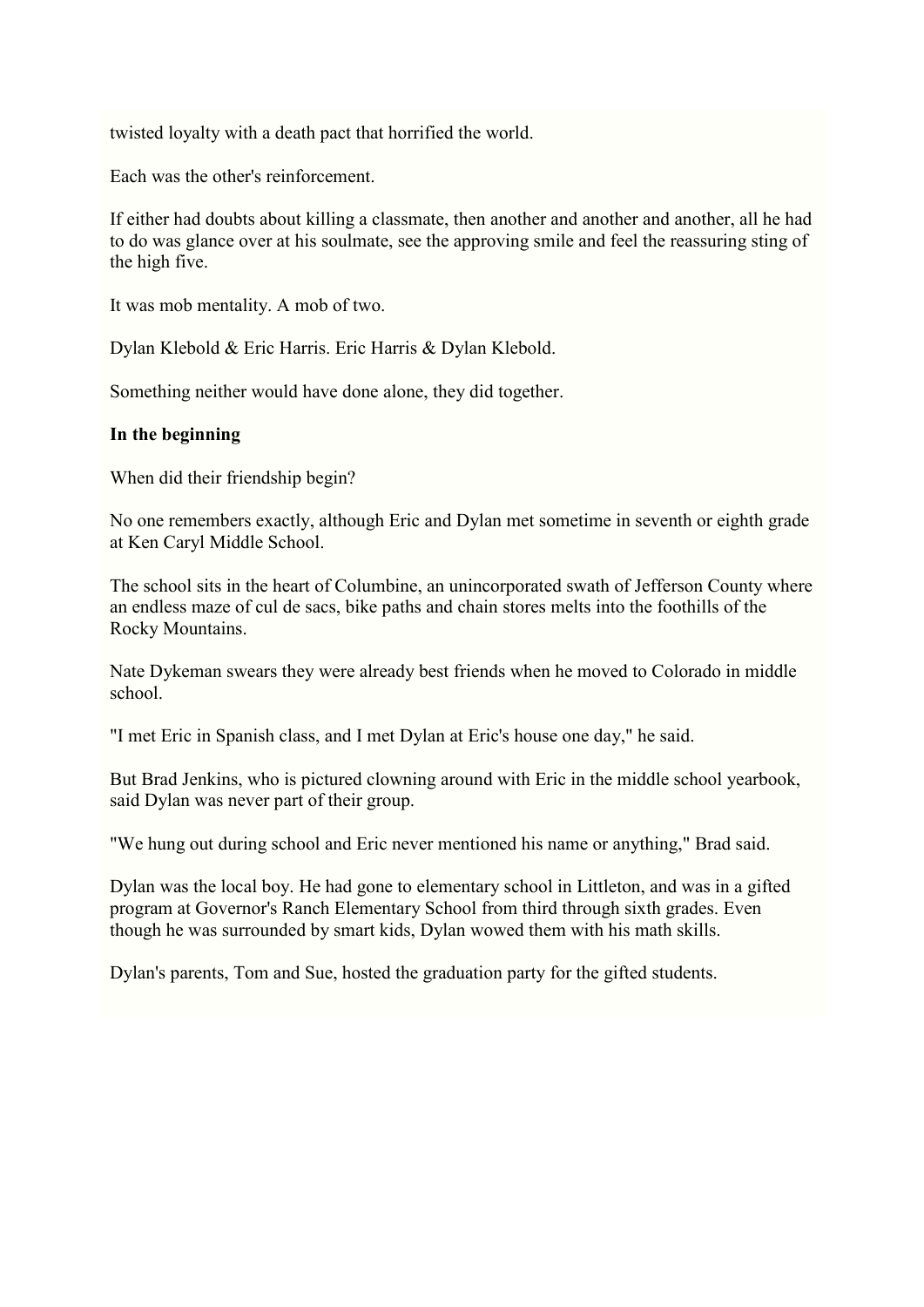Ken Caryl yearbook pictures show a pudgy boy, soft, with baby fat that would melt in high school as he grew into what*Rolling Stone* called "a gawky kid with a big beak and a Jay Leno chin."

"He played football and stuff with us every day," classmate Jake Cram said. "He loved baseball and he played baseball a lot. He was a little bit clumsy."

As for Eric, time and again he was the new kid in town, forced to start over to make friends, a military brat



Dylan Klebold, left, gets hugged by Brooks Brown, center, as they clown around as Cub Scouts in 1989.

hopscotching the country until his father retired in 1993 and moved his family back to his native Colorado.

He, too, played baseball. But he was a timid player who wouldn't swing when it was his turn to bat, said Terry Condo, his Little League coach in Plattsburgh, N.Y.

"He was afraid to strike out and let his teammates down," Condo said. "It struck me as him really wanting to fit in."

After their move from upstate New York to Colorado, Wayne and Kathy Harris rented a house a few blocks stoplights south of Columbine. The girl next door, Sarah Pollock, walked with Eric to school.

She told her mother that Eric was "preppy and a dork," but otherwise nice. Polite, too.

#### **New school; new friends**

Ninth grade. High school. And a remodeled one at that.

Eric and Dylan were part of the Class of 1999, the first students who would spend all four years in a bigger and better Columbine, which had undergone a \$15 million makeover, its first major renovation since opening in 1973.

A ceremony that first day in August 1995 welcomed students to the new Columbine.

A new cafeteria, where four years later Eric and Dylan would plant a bomb. A new student entrance, where hundreds of panicked kids would run from Dylan and Eric's gunfire. A new auditorium where SWAT officers would train their weapons on shell-shocked students wading through the flooded room to safety.

Soon, Eric had a new friend, Brooks Brown, who lived nearby. They met on the school bus. Brooks had known Dylan since first grade. Eric, Dylan and Brooks began hanging out.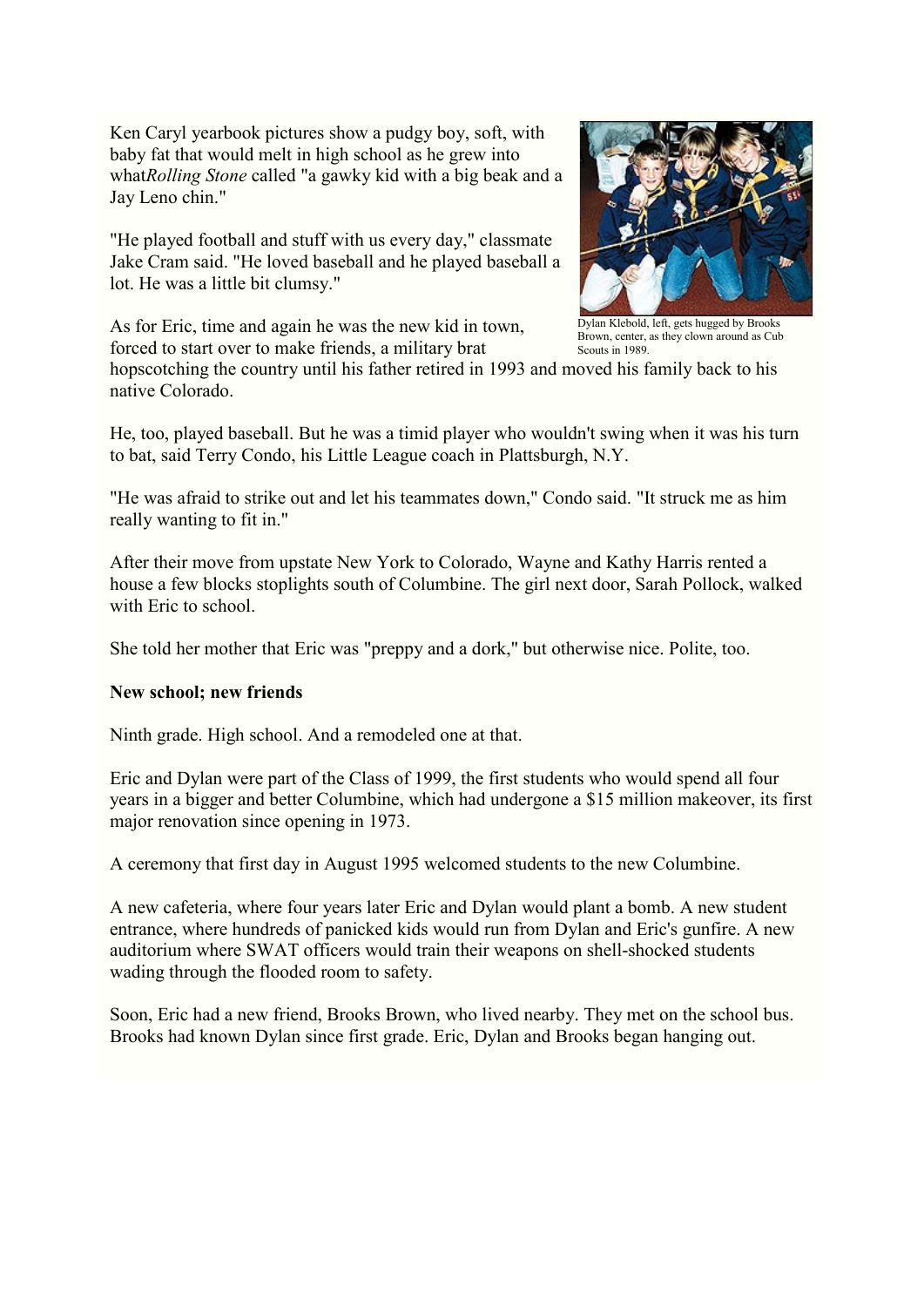

doing."' Dylan Klebold, 8, left, and Brooks including the City-County Building, during a school field trip in May 1990.

On cool fall nights they did what many high school freshmen do: They cheered on their football team. Eric's big brother Kevin, a senior, played tight end and was a kicker for the Columbine Rebels.

"Eric's dad would drive us," Brooks said.

Dylan drifted away from some of his middle school friends. Christopher Beets was one of them.

"I remember picking up Christopher from high school in ninth grade Brown, 9, visit Denver's landmarks, and Dylan was walking down the street," said his mom, Gail Beets. "I

said, 'Gee, you don't seem to be buddy-buddy with Dylan anymore.' And he said, 'Well, he's got new buddies and I'm not into what they're

What Dylan's new friends were into was computer games.

They played for hours, sometimes together, sometimes at their own houses, connected by modems, technology and a fascination with games where warriors mowed down enemies with pipe bombs and fire power, where victims never cried and their families never suffered.

They shared a wild, dark and disdainful intelligence.

They made fun of teachers and students behind their backs and even to their faces, especially those who were computer illiterate. They rolled their eyes at classmates' stupid questions.

When Brooks had to write an essay about his childhood, he didn't choose Disneyland or camping. He wrote about reading*Atlas Shrugged* by philosopher-novelist Ayn Rand because he considered it "life altering."

When Dylan wanted to put a nasty note in someone's locker, he hacked into the school's computer system to learn the combination.

Yet for all their smarts, they were too lazy, too uninterested, to make the honor roll.

None pursued sports either, though they were tall enough for a starting lineup that would've made any high school coach proud.

Brooks grew to be 6 feet 5; Nate, 6 feet 4 and Dylan, 6 feet 3. Two other friends, Ryan Whisenhut and Chris Morris, were 6 feet 4 and 6 feet 2, respectively.

Eric was the shortest of the group. He barely topped 5 feet 8.

Still, by all accounts, Eric and Dylan enjoyed their first year at Columbine.

And, at 14, they still fit in, at least from a distance.

"That's back when they were just like everybody else," classmate Katie Rutledge said. "They dressed normal, I'd even say preppie."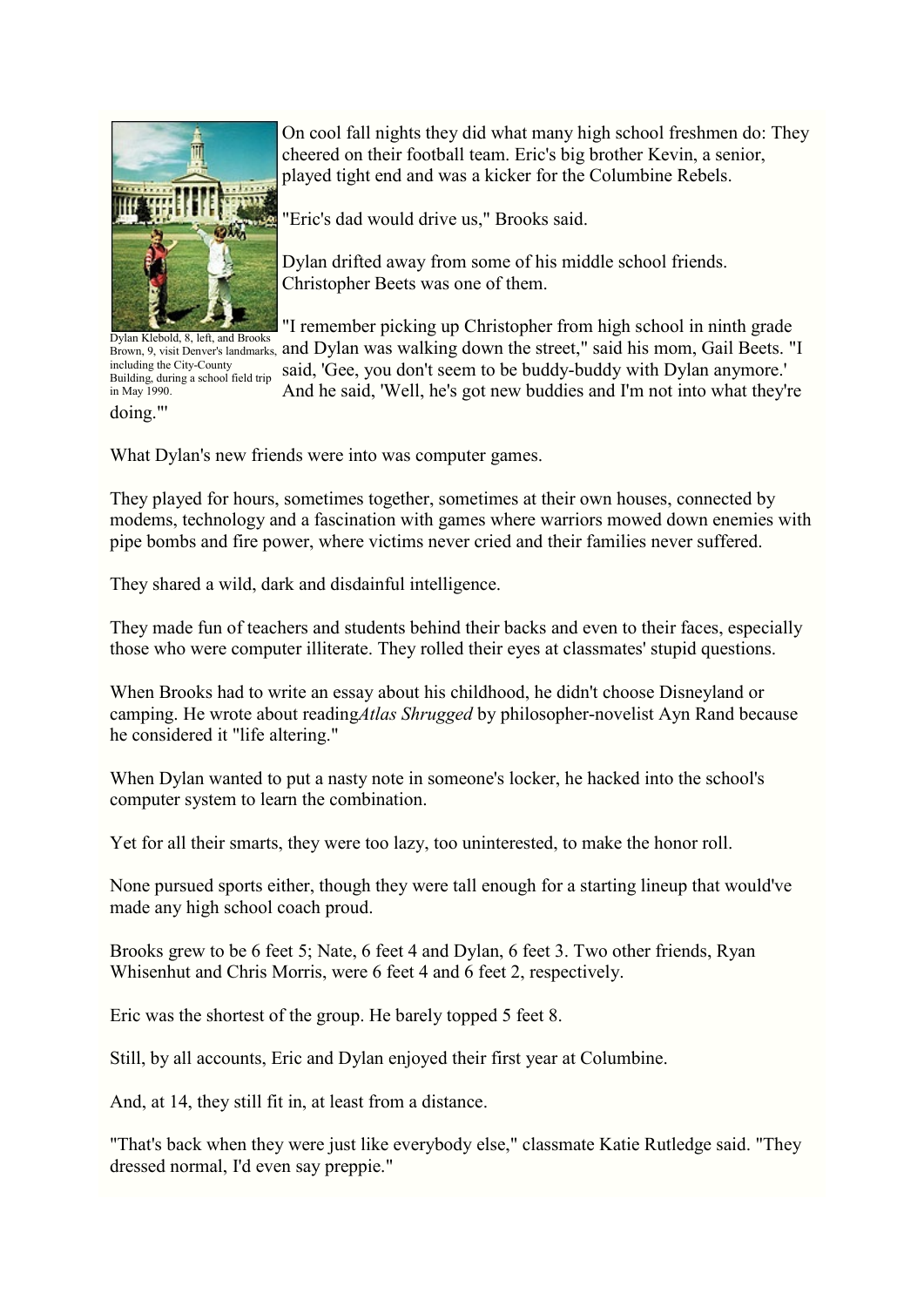#### **A look 'like he could kill'**

The unraveling began in their sophomore year.

Whether they had problems at home isn't known. Their families aren't talking.

But Eric, especially, felt mistreated at school by a small group of jocks, and ignored by teachers and administrators he believed looked the other way.

Eric and Dylan gravitated toward a small circle of students united by their differences. Combat boots and thrift-store grunge adrift in an Abercrombie & Fitch sea. This angry, rebellious group would become known as the Trench Coat Mafia.

Even then, Dylan and Eric were on the fringes of the outcast clique.

Classmate Kevin Hofstra said he's sure Eric and Dylan could have fit in with other groups, perhaps the super-academic kids.

"Both didn't have a whole lot of friends, but people liked them," he said.

Eric's anger began to emerge. He even turned it against his friends.

Classmate Ryan Whisenhut could never figure out why Eric liked him when they were freshmen, then wouldn't talk to him when sophomore year started.

"He just sort of changed," Ryan said. "He wouldn't say why. He would just sort of give you this look like he could kill you."

It was a pattern Eric would repeat. He hated his friend Brooks Brown for a while. He argued with Nate Dykeman over a girl. And he had a falling out with classmate Zack Heckler, who thought Eric's pranks were getting out of hand.

"You had to follow him (Eric) or get away from him," Zach's mother, Veronica Heckler, would later tell her pastor.

But Eric had one friend he never turned on: Dylan.

Dylan, the consummate follower. Dylan, who had a much broader circle of friends, but who remained loyal to Eric.

"Dylan," Ryan said, "was the least violent person I've ever known."

#### **A silent theater soundman**

Dylan rebelled in quieter, more artistic ways.

He was always the boy in the control booth.

Early in his sophomore year Dylan joined a quirky, nonconformist crowd that chose theater to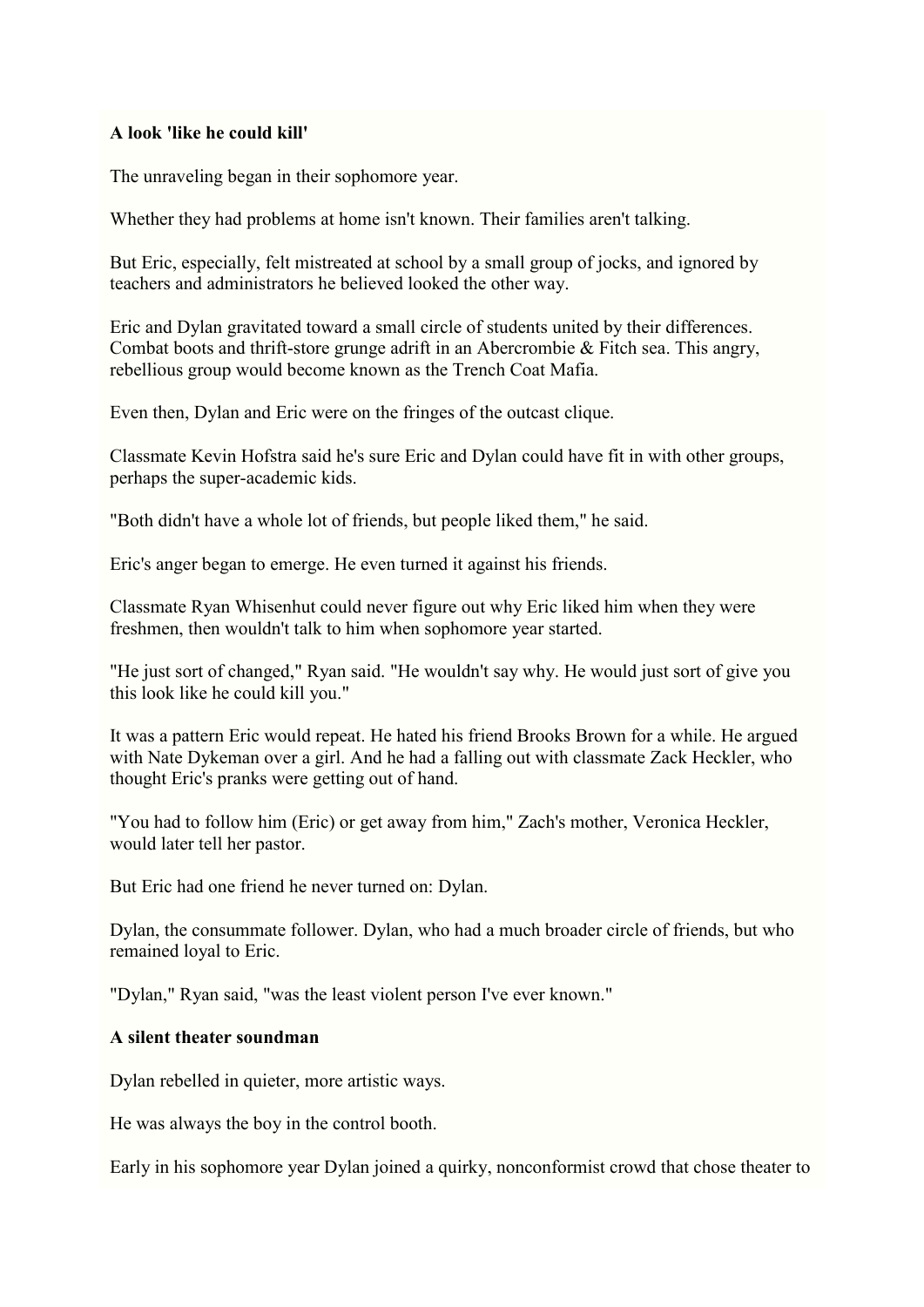express themselves.

"The people that were in the plays, he didn't mind hanging around," said Sam Granillo, a senior this fall. "They were in these plays because they had open minds, and most people in my school don't."

Theater required commitment. Dylan easily spent a dozen hours a week in rehearsal. All after school, all on his own time.

He found his role behind the spotlight, spending long nights hunkered in a cramped room at the back of the school auditorium. He usually ran sound, a job that appealed to his love of anything technical.

Chris Logan, who was heavy into theater, ran around with Dylan. Their circle of girls and guys bowled together and went to movies.

When Chris threw a Christmas party, Dylan was there. So was Chris' girlfriend, Robyn Anderson. Already she and Dylan had developed a bond.

But a melancholy side of Dylan began to appear.

Sarah Slater saw the sadness. She handled the spotlight in theater, working side-by-side with Dylan.

"I liked him," she said. "He was really shy, although he wasn't all that shy with me."

Too busy to talk during rehearsal or the shows, they spent hours communicating by e-mail when they got home at night.

"We talked about a lot of stuff, mostly about alcoholic beverages and how he hated the school," Sarah said.

She understood that hatred. With her baggy pants and spiked jewelry, Sarah didn't fit in until she started dressing more conventionally at the end of her freshman year.

She worked hard to change her negative attitude and discovered when she did that she enjoyed Columbine.

Dylan never did.

"Just when I talked to him, I don't know, it was like he would end the conversation with, '(Expletive) the school,"' Sarah said. "If I asked how he was doing, he'd say, 'I wish I didn't go here' or 'I wish I was somewhere else."'

Sometimes during their online chats, Dylan would say he had been drinking. Sometimes Sarah could tell by his typing mistakes. Sometimes he would invite her to go out drinking.

But Nate Dykeman doesn't remember Dylan -- or Eric -- drinking a lot. He wonders whether Dylan was just trying to impress Sarah, trying to come across as a party animal, trying to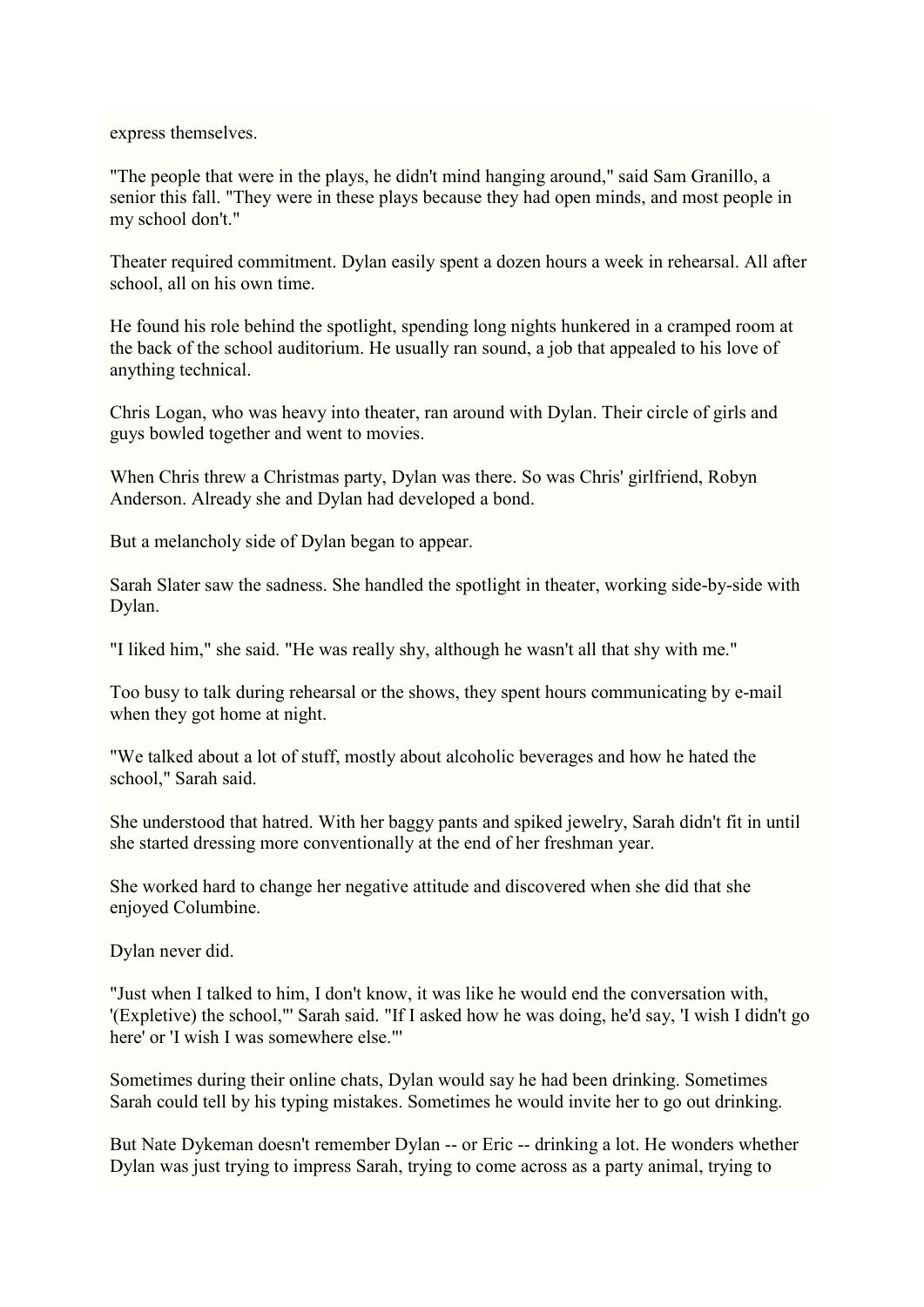make her think he was living up to his nickname, VoDkA.

Sarah lost touch with Dylan after she dropped out of theater. But Dylan continued, handling the sound for *Go Ask Alice* as a junior and *Frankenstein* as a senior.

Last fall, theater students made a video for their beloved drama teacher, Sue Carruthers. Mrs. C, they called her.

Dylan was in the video. His brown hair had grown out below his ears. He looked shy, even though Brooks Brown, his friend for 12 years, was behind the camera.

# **Pepperoni and homemade bombs**

Eric liked pepperoni and green pepper pizza. That's all he would eat during his shifts at Blackjack Pizza. While other employees heaped on a smorgasbord of toppings, Eric didn't budge from his favorites.

Eric and Dylan started at Blackjack in the spring of their sophomore year, cooking pizzas for \$5.15 an hour. Their buddy Chris Morris, who was in the Trench Coat Mafia, already worked at the strip-mall pizzeria off Pierce Street south of Columbine. Chris had urged them to apply, saying it would be fun.

It was a blast.

There were flour fights in the kitchen and fireworks in the parking lot.

Two co-workers, Kim Carlin and Sara Arbogast, were in the same grade as Eric and Dylan.

Sara: "Eric was nice and talkative and funny and just a cool guy. He never expressed any hate toward anything, just the normal teen-age angst. A lot of people say they don't like school. I said it all the time."

Kim: "Dylan and me never got heart-to-heart like me and Eric would. I don't think Dylan fit into us very well. He was too quiet. We would get into massive food fights or water fights. He wasn't into playing with us. If you would ask him something embarrassing he'd turn red and give you this little grin."

On slow nights, the crew would sit behind the building and set off firecrackers or homemade explosives.

"We used to make dry-ice balls behind the store," Kim said. "You put dry ice and hot water in a 2-liter bottle. It just shoots up. We stole a cone one time when they did road construction in the parking lot. We would see how high we could shoot the cone."

One night Dylan brought a pipe bomb to work. The manager wrote him up and told him to never do that again.

Shortly afterward, Dylan quit Blackjack. Eric stayed.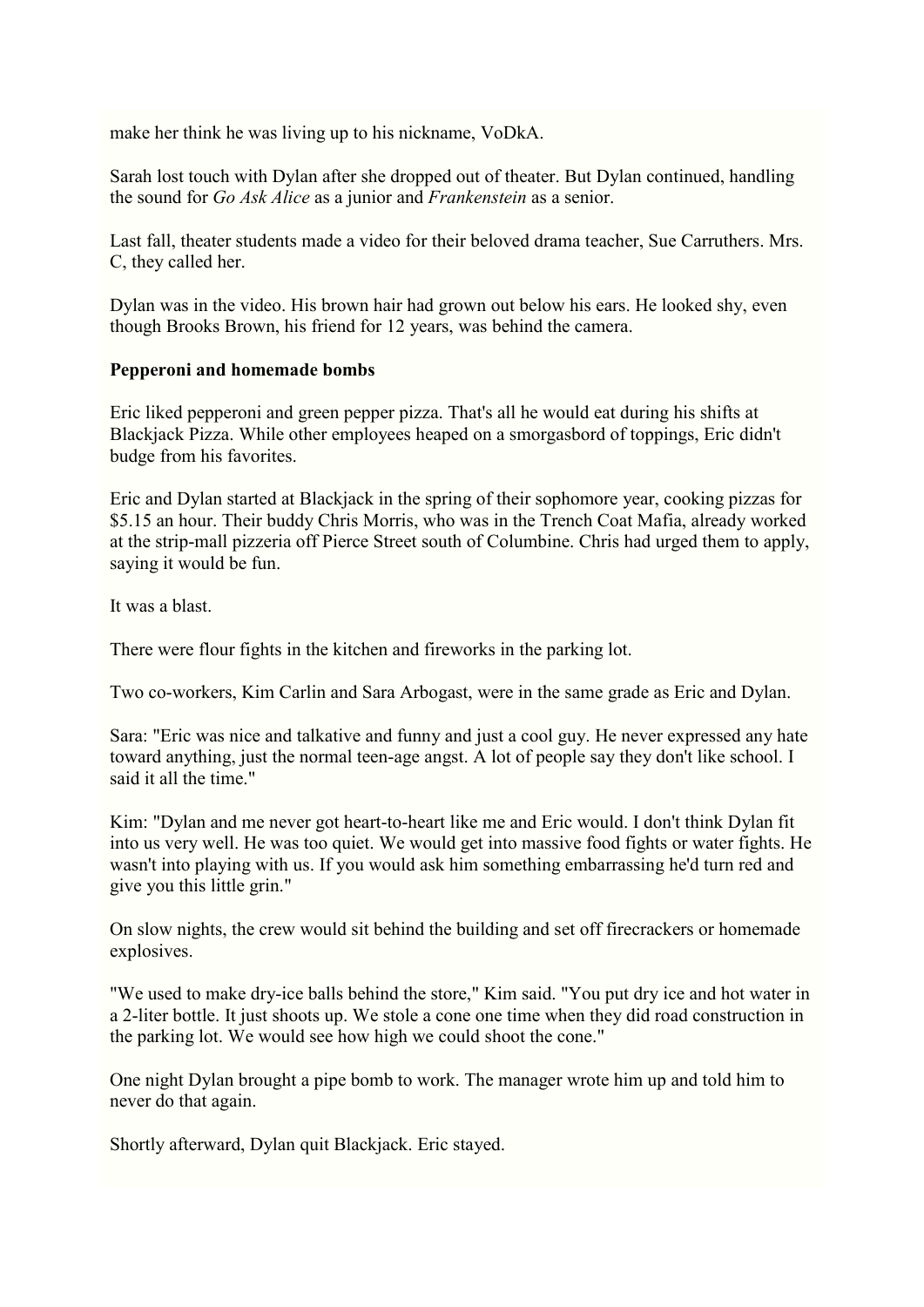Kim and Sara grew closer to Eric. He complained that some jocks were bullying him.

Sara never witnessed any taunting, but she did see classmates give Eric weird looks. She thought it was because of how he dressed. The boy who wore khaki when he started at Blackjack now draped himself in black cargo pants and black T-shirts, just like his friend Chris Morris.

But Eric drew the line at wearing a beret like Chris, opting for a baseball cap worn backward.

Kim and Sara couldn't understand why their classmates didn't like Eric.

"No one ever gave him a chance," Kim said. "People always looked at me because I would go over and hug him in the morning."

Sara would tease him about a co-worker he briefly dated. He would call Sara "Ohzay BooBoo," a phrase he picked up from the movie *Ace Ventura, Pet Detective.*

When Eric got his senior pictures taken and whined about how "stupid" he looked, Kim and Sara cooed about how cute he was and helped him choose prints.

When Eric harped that girls wouldn't have anything to do with him, Kim and Sara invited him to hang out with them. Sometimes he went bowling, but many times he refused, telling them he thought he wouldn't fit in.

Eric did join Kim and Sara and their friends homecoming night of their junior year. They had skipped the school dance for dinner at the Old Spaghetti Factory in downtown Denver. When they arrived to pick up Eric, they had to wait 10 minutes until his mother got home.

"He didn't want to leave without her knowing where he was," Kim said. "He didn't want her to worry."

#### **Moving from state to state**

As teen-agers, Eric's parents traveled some of the same streets he later did.

Before Wayne Nelson Harris was a decorated Air Force pilot, he was a local boy.

Englewood High School, Class of 1966. Quiet and smart, according to former classmates.

Wayne's late father, Walter, worked as a valet at the Brown Palace Hotel. His mother, Thelma, stayed home with Wayne and his older sister, Sandra.

Wayne Harris met Katherine Ann Pool in the days of buzz cuts and beehives. She was a Colorado native, too. George Washington High School, Class of 1967.

Her father, Richard Pool, was retired military, and ran a hardware store on Holly Street in southeast Denver. The Pools still live in the house where Kathy and her two sisters grew up.

Wayne and Kathy had a church wedding at First Presbyterian in Englewood on April 17,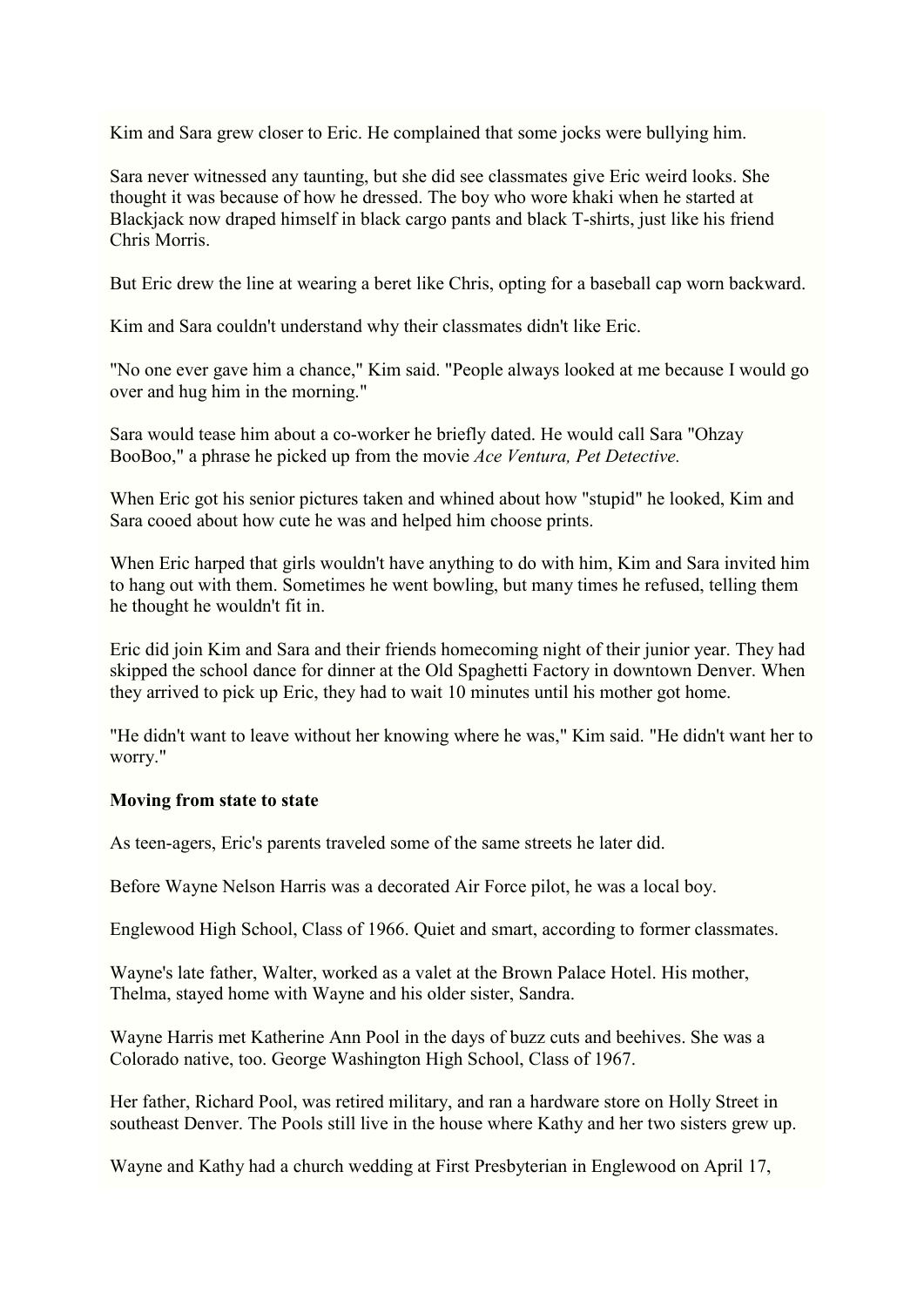#### 1970.

Three years later, Wayne joined the Air Force and it was off to Oklahoma for pilot training.

Harris and his young wife crisscrossed the country -- Washington, Kansas, Ohio. Their first child, Kevin, was born in 1978 in Washington. Eric David came along three years later while the family was stationed in Wichita, Kan.

At his 20-year high school reunion, Wayne Harris wrote that his goal was to "raise two good sons." The highlight of his life, according to the reunion questionnaire, had been the birth of his boys.

Kathy Harris stayed home when Kevin and Eric were young, busying herself with militarywives luncheons, volunteer projects and school functions.

Former friends in military towns describe Eric as a good kid. Smart. And cute, always cute.

By the time Wayne Harris retired from the Air Force, he'd risen to the rank of major and tackled some prestigious assignments as a test pilot and flight instructor. He earned a Meritorious Service Medal for his work on B-1 bombers.

Then, like many military bases in the early 1990s, Plattsburgh Air Force Base in New York closed.

In 1993, after 20 years of military life, Wayne and Kathy returned to Colorado.

Wayne got a job at Flight Safety Services, an Englewood company that makes military flight simulators. Eric's friends said his dad worked a lot. Kathy was hired by Everything Goes, an Englewood caterer.

At first, the Harrises rented. Then in May 1996, just as Eric ended his freshman year, they paid \$180,000 for a house a few blocks away, the place they finally planned to call home for many years. Two stories, brick, blue-gray trim, it sits on a cul de sac off Pierce Street, straight south of Columbine.

Wayne and Kathy drilled the value of homework and hard work into the boys. Kevin Hofstra, who hung around Eric mostly in middle school, said Eric and his brother Kevin always had to do homework before they could goof off.

Sports was big, too. Sunday afternoon football on TV, Wayne coaching Kevin's rec-league basketball team.

"His parents were always 100 percent awesome to me," said Derek Holliday, a 1996 Columbine graduate who is close to Kevin. "The Harrises are great parents."

The family pet, a tiny dog named Sparky, suffered from seizures. Eric sometimes took off work when Sparky got sick.

"Eric loved that dog," Nate Dykeman said.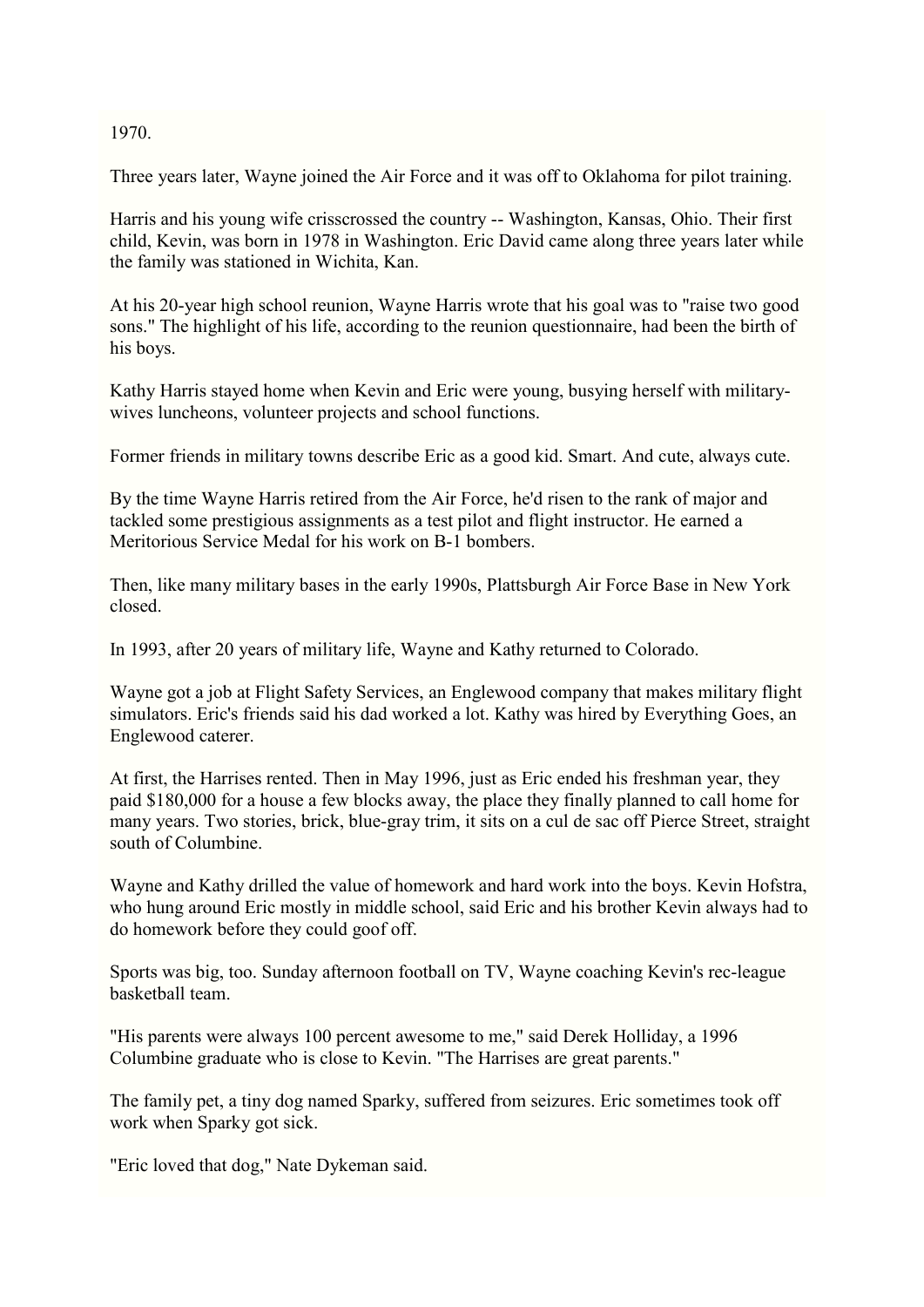At some point in high school, Eric's parents realized their son had problems more serious than they alone could fix. They took him to a psychiatrist, who prescribed Luvox, an antidepressant used to treat obsessive-compulsive disorder.

Eric's bedroom was in the basement. His shelves were lined with boxes of old firecrackers and a collection of miniature cars. A poster with one of his favorite musical groups, KMFDM, was taped to the ceiling.

Another band Eric liked was Rammstein, a German band. Eric, who studied German, would play the group's CDs at Blackjack and translate for his co-workers.

KMFDM and Rammstein feature music with brooding and violent lyrics that Eric often copied and sent out to friends through the Internet.

Nate didn't visit Eric's house as much as he did Dylan's. No one did. It wasn't as much fun.

"Eric would just get on his computer," Nate said.

Most of Eric's friends outgrew their fascination with violent computer games. Eric never did.

His nickname, Reb, was inspired by a character in one of his favorite computer games, *Doom,* where the goal is to score high body counts.

One of the game's slogans: "DOOM -- where the sanest place is behind a trigger."

#### **Rebels in \$100 coats**

Eric and Dylan seemed to relish their roles as outsiders.

"The impression I always got from them was they kind of wanted to be outcasts," said Dara Ferguson, a senior this fall. "It wasn't that they were labeled that way. It's what they chose to be."

That choice invited taunting by a group of jocks, many of whom graduated in 1998, and were known as bullies throughout the school. Students said they would block the hallways and make underclassmen take the long way to class. Even Kevin Hofstra, co-captain of the soccer team, said he was afraid of them.

Eric endured more of the taunting than Dylan.



A picture of the Trench Coat mafia appears in the 1998 Columbine yearbook. Dylan Klebold and Eric Harris are not in the photo, but they were friends with the group.

Some of the jocks and their friends pushed Eric into lockers. They called him "faggot." They threw Coke cans at him from their cars.

"They wouldn't pick on Dylan because he was tall and lanky. Dylan was a pretty intimidating looking guy," classmate Patrick McDuffee said. "They picked on Eric."

Jessica Hughes, a 1999 graduate, defined Columbine this way: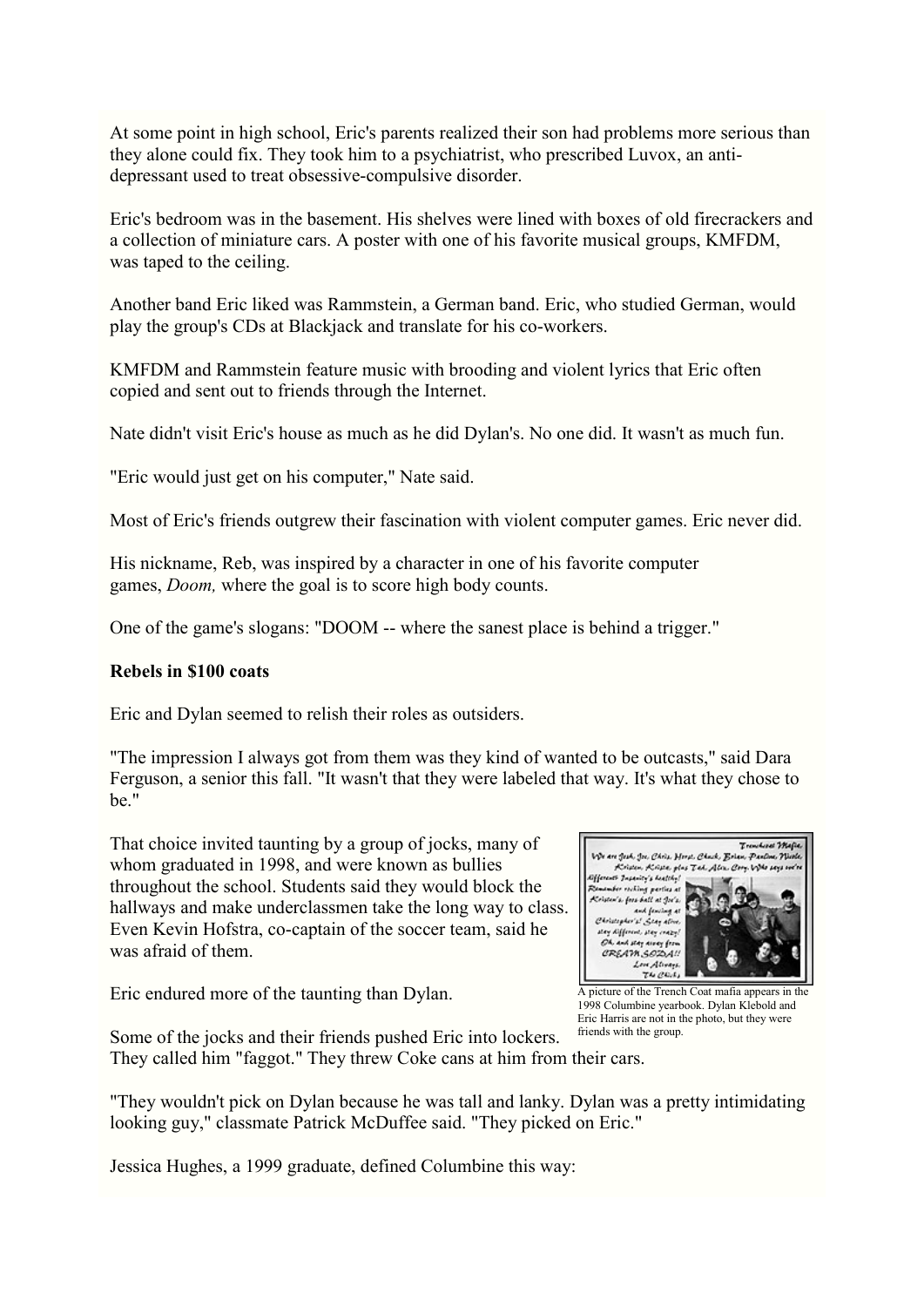"There's basically two classes of people. There's the low and the high. The low sticks together and the high sticks together, and the high makes fun of the low and you just deal with it."

A small group of the 1,965 students dealt with it by bonding together in their unhappiness.

For the most part, these were bright, crafty kids. Computer whizzes. Video-game masters.

The Trench Coat Mafia.

The group got its sinister name in the most innocent way.

Tad Boles, who graduated last May, was the first to don a so-called trench coat.

In fact, Tad's mother, Terri Isaac, bought him *two* of the long cowboy dusters for Christmas his freshman year.

She found the coats on sale at Miller Stockman at Southwest Plaza for \$99, and bought one. Three days later, when it was time to wrap the coat, she couldn't find it.

"All I could think of was 'Oh my God, I left the hatchback open on my husband's car and somebody took it,"' she said.

So she spent another \$104.79.

When she was cleaning closets the following May she found the original duster. Her husband had forgotten he hid it there.

By that time, Tad's friends were wearing the coats, too. And kids at Columbine had started calling them the Trench Coat Mafia -- a name the group proudly adopted.

Eric and Dylan were not even official members. They were just friends of lead Trench Coaters Joe Stair, who graduated in 1998, and classmate Chris Morris.

The Trench Coaters resented the social system.

They refused to move out of the paths of jocks and their friends in the halls and lunch lines.

Their message to the locker-room elite: "Unless you do something to gain our respect, we're not going to bow down to you."

"We didn't actually tell them that," Joe said. "We *showed*them."

Among themselves, there was a lot of grumbling and wild fantasies about blowing up Columbine.

No big deal.

"Eighty percent of people talk about how much they hate school, or 'I'm gonna get that person,"' Joe said. "But we were never serious."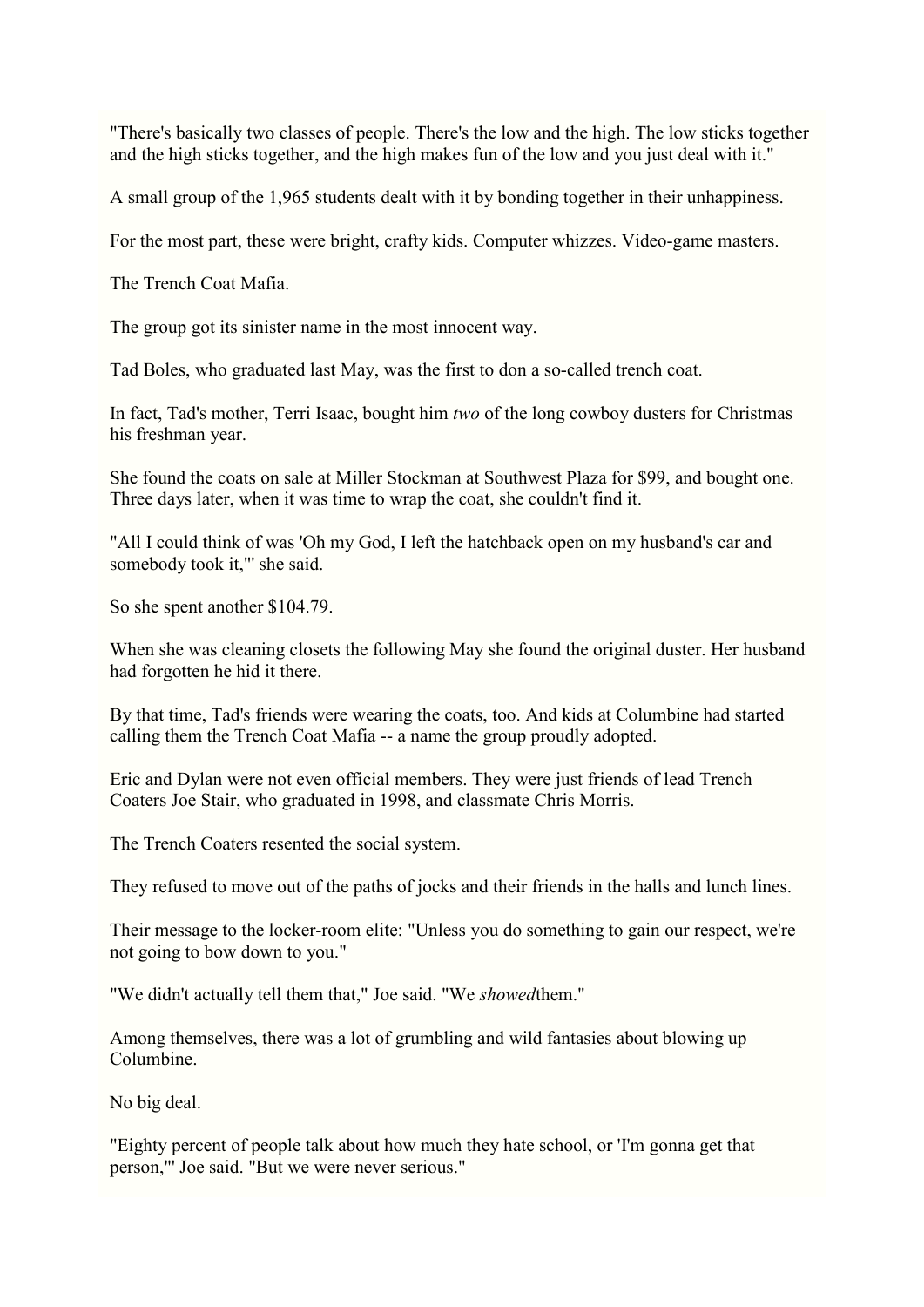Chris Morris was known to be the most vocal in his Columbine hate. Even students who didn't know much about the Trench Coat Mafia knew Chris Morris.

Chris just didn't like many people. But he liked Eric and Dylan.

Chris' contagious darkness influenced others, particularly Eric, according to some Columbine students.

But Chris' friends say he is a nice guy, all bluff and no violence.

"One time Chris was going to get into a fight and I embarrassed him by saying, 'Come on, honey, go to class,"' said Kim Carlin, who worked with Chris at Blackjack.

The way some Trench Coaters see it, Chris was a positive influence on Dylan and Eric.

"He just got them to start sticking up for themselves," said Cory Friesen, a 1997 Columbine graduate and Chris' current roommate.

The 1998 Columbine yearbook features a picture of the Trench Coat Mafia, with the inscription, "Who says we're different. Insanity's healthy!" Dylan and Eric are not in the picture.

There was no picture in the 1999 yearbook. The Trench Coat Mafia had lost momentum.

Eric and Dylan only needed each other to get into trouble.

#### **Pathetic pair of thieves**

Eric and Dylan bumbled, rather pathetically, as thieves their junior year.

Jan. 30, 1998. Parked in a gravel lot near Chatfield Reservoir listening to a new CD in Eric's gray Honda Prelude. Bored 16-year-olds. Setting off a few fireworks, breaking some bottles. Still bored.

Eric and Dylan told police different versions of what happened next.

"Dylan suggested we should steal some of the objects in the white van. At first I was very uncomfortable and questioning with the thought," Eric wrote on a police report.

From Dylan: "Almost at the same time, we both got the idea of breaking into this white van."

They hauled a briefcase, electrical gear and sunglasses out of the van, then took off in Eric's car. They parked off Deer Creek Canyon Road to check out the loot.

A Jefferson County sheriff's deputy confronted them minutes after the crime.

Both insisted they found the property stacked by the roadside. Yeah, right, thought the deputy. They were arrested, charged with theft, criminal mischief and criminal trespassing and released them to their none-too-happy parents.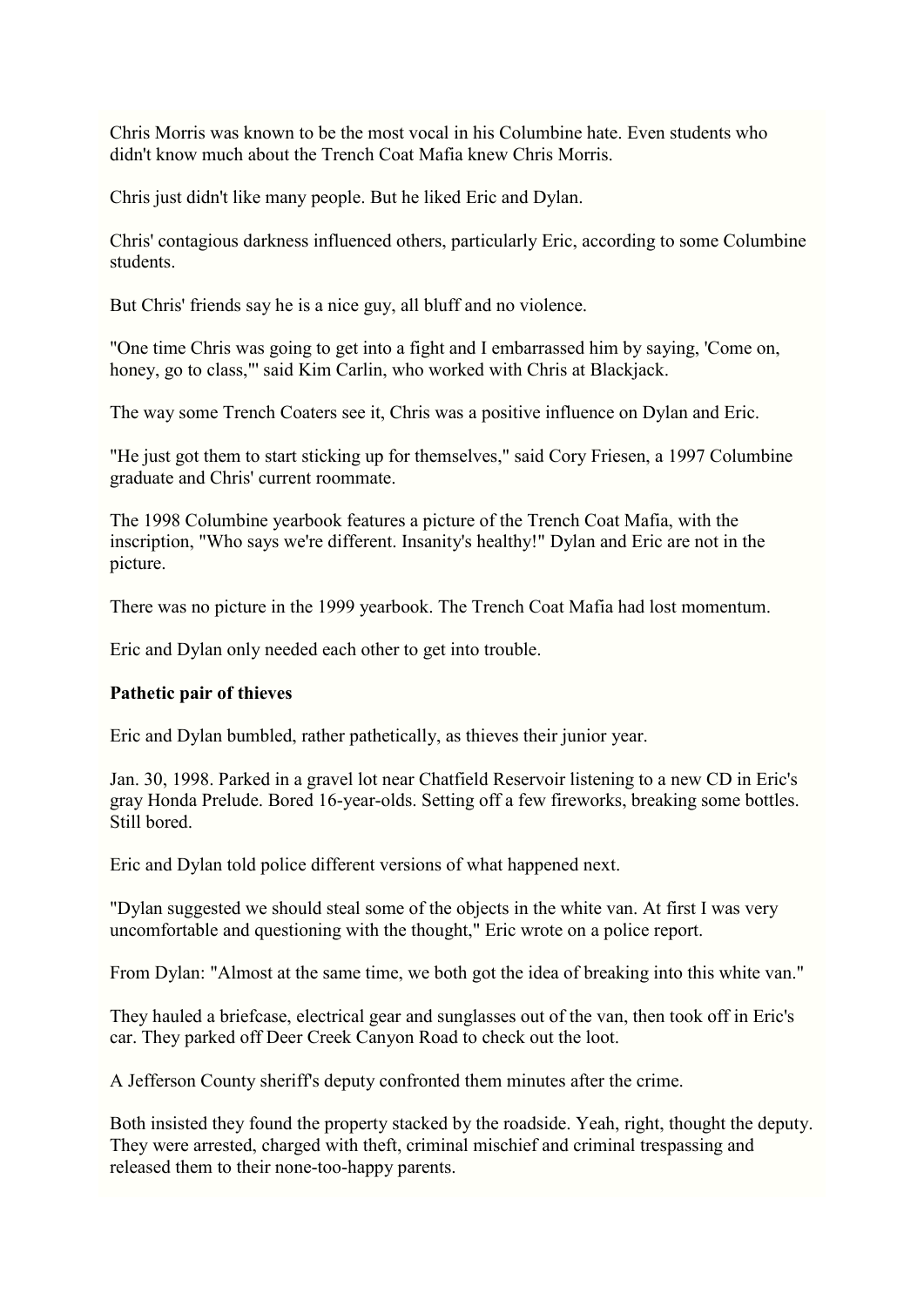Eric finally confided to one of his Blackjack workers why he was grounded.

"He said, 'I wish I hadn't done it,"' Sara Arbogast said. "He said their parents were really mad at them and they weren't allowed to hang out together for a while because of it."

Dylan was so ashamed he didn't even tell Nate Dykeman, who found out about it third-hand.

"I said, 'Is this the reason you can't go out?' and he got all red and told me he didn't want to talk about it," Nate said.

Two months after their arrest, Dylan and Eric appeared before Jefferson County Magistrate John DeVita.

Both fathers were there.

Eric spoke crisply. Dylan mumbled. Eric told the judge he made As and Bs. Dylan said he was a C student, which got him a stern lecture from the judge.

"I bet you're an A student if you put your brain power to paperwork."

"I don't know, sir," Dylan said. The rest of his response was unintelligible.

"When the hell you going to find out? You got one year of school left. ... . When you going to get with the program?" the judge barked.

More hangdog mumbling from Dylan.

Both boys insisted this was their first crime. Their fathers backed them up.

Tom Klebold told the judge: "This has been a rather traumatic experience, and I think it's probably good, a good experience, that they got caught the first time."

To which DeVita responded, "He'd tell you if there were any more?"

"Yes, he would actually," Klebold said.

DeVita sent Dylan and Eric to a diversion program, a mix of community service and counseling.

When DeVita chose the sentence, he had no idea that Jefferson County detectives had just received information about other criminal activities by Eric and Dylan. No one had bothered to forward him the report.

They were sneaking out at night and setting off homemade bombs. The detectives knew this because Eric bragged about it in a Web site filled with his viperous writings.

#### **Raging through cyberspace**

Randy and Judy Brown, parents of Brooks Brown, turned over 12 pages of Eric's violent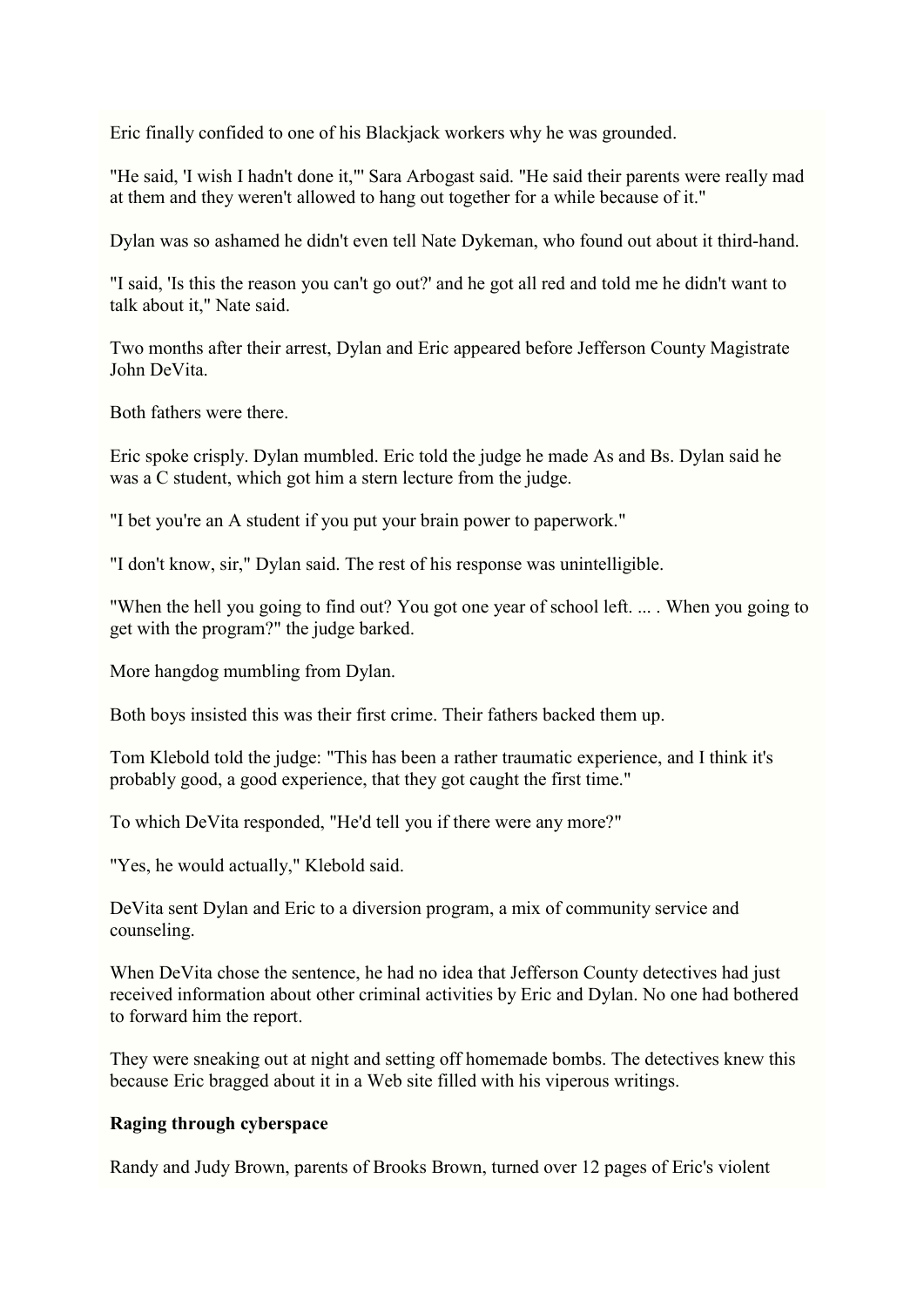cyberspace rantings to detectives in March 1998, days before the court hearing.

"You all better hide in your (expletive) houses because I'm coming for EVERYONE soon, and i WILL be armed to the (expletive) teeth and i WILL shoot to kill and i WILL (expletive) KILL EVERYTHING!" Eric had written.

"No i am not crazy, crazy is just a word to me."

But Judy Brown thought he was crazy. She had become suspicious of Eric months earlier.

Eric had blamed Brooks for vandalizing a classmate's house. Someone had toilet-papered a tree, set a bush on fire and glued the locks.

But Judy knew her son had been home that night. Brooks, once again, had been grounded, this time for breaking curfew.

Judy and Randy Brown are the kind of parents who know a lot about their kids' lives. Judy is a stay-at-home mom who usually is gone only on Tuesday afternoons for watercolor lessons. Randy is a golf pro turned real estate agent whose flexible hours allow him to zip in and out.

They have two sons: Brooks, who graduated last May, and Aaron, a junior.

Much to the dismay of the boys' friends, Brooks and Aaron often told their bubbly mom all. What they didn't tell her, she managed to find out. When they lied, they usually were caught.

Judy talked to the homeowner whose house had been vandalized and she called deputies and told them Eric was responsible. The deputies said they would talk to Eric's parents.

Eric was furious. One day as Brooks was driving by the bus stop near his house, Eric threw a chunk of ice, breaking his windshield.

Brooks told his mother, who immediately drove to the bus stop and confronted Eric. She got his backpack and told him she was going to talk to his mother.

He grabbed onto her car, screaming, his face turning red. He reminded her of an animal attacking a vehicle at a wild-animal park.

Kathy Harris was in her driveway when Judy Brown pulled up. Judy can still recall the plaid flannel shirt she was wearing. Kathy's eyes teared up when Judy described Eric's behavior.

Later that day, Brooks talked to Kathy, too, telling her that Eric had been slipping out of the house at night, pulling pranks and setting off fireworks.

Wayne Harris called the Browns.

"He said his son was afraid of me and that's why he was hanging on the door handle," Judy Brown said. "I said, 'Your son's not afraid. Your son is terrifying. Your son is violent."'

Wayne Harris drove Eric to the Browns to apologize. He waited in the car while Eric went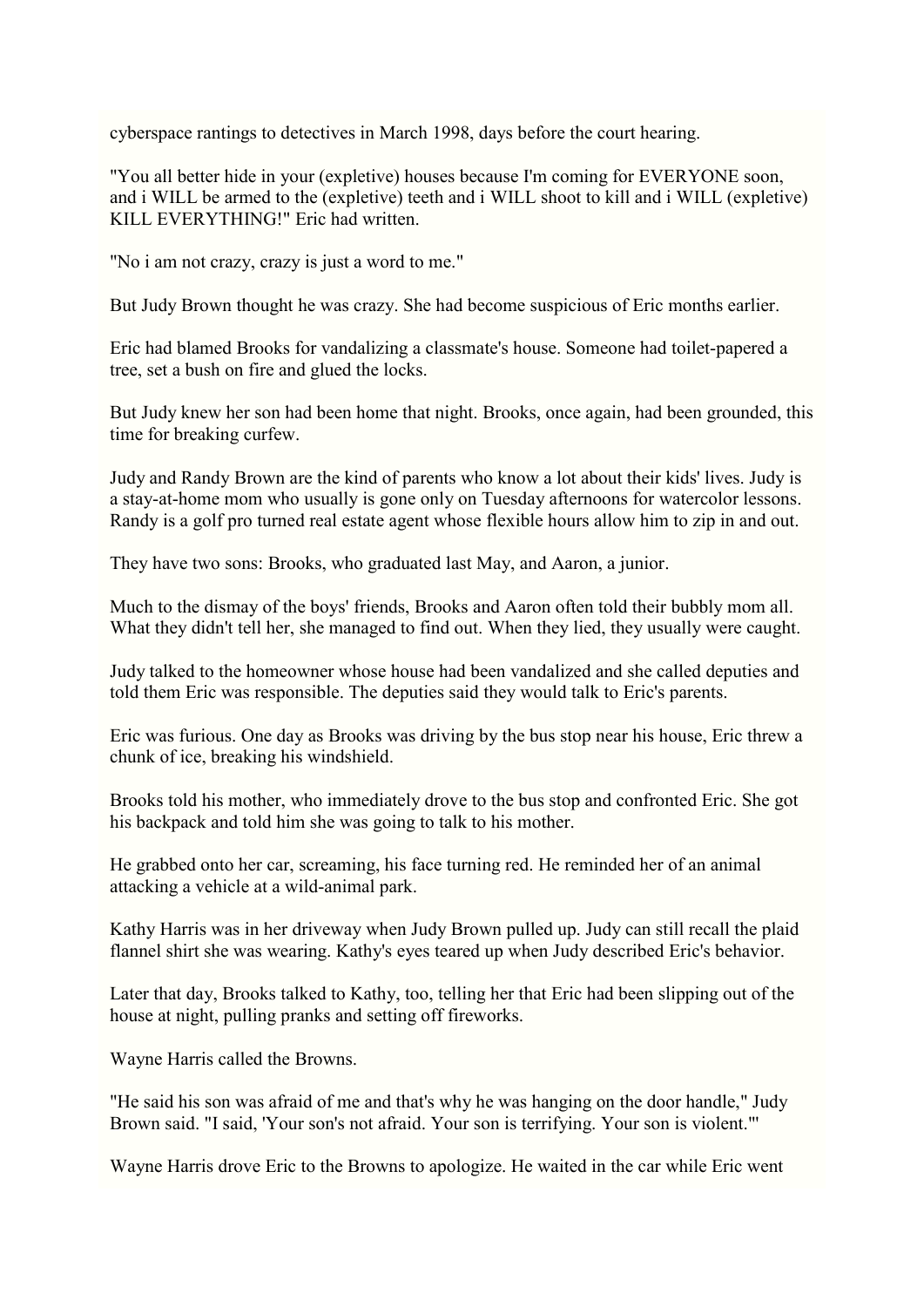inside.

"He went through this whole spiel, how it was all in fun," Judy Brown said. "I said, 'Eric Harris, you can pull the wool over your dad's eyes, but you're not going to pull the wool over my eyes."'

She told Eric if she ever saw him near her house again she would call the sheriff.

"I said, 'Stay away from my kids.' I just had a feeling about him at this point."

Judy and Randy Brown thought the problem had ended.

Then in March 1998, Brooks came home from Columbine one day. He said a friend had tipped him about a Web site Eric had created.

"He said, 'I can't tell you who it is, Mom, because he's afraid that Eric Harris will harm him,"' Judy Brown said.

The friend: Dylan Klebold.

What the Browns read on the Web page terrified them. Eric threatened to kill Brooks, but their son wasn't his only target. Eric said that meteorologists who make wrong predictions should be stabbed with broken baseball bats. He wanted to take a shotgun to anyone who blocked his path in hallways.

"I am the law, if you don't like it, you die. If I don't like you or I don't like what you want me to do, you die. God I can't wait till I can kill you people."

Eric bragged how he and "VoDkA" managed to sneak out of his house one night and set off a pipe bomb they had named "Pazzie" -- Italian for madness.

Eric said he and Dylan had built four other pipe bombs, "the first true pipe bombs created entirely from scratch by the rebels (REB and VoDkA)."

"Now our only problem," Eric continued, "is to find the place that will be 'ground zero."'

The Browns gave Eric's and Dylan's home addresses and phone numbers to a detective. But the detective never returned their phone calls after that.

The Browns didn't know what to do.

Brooks told his parents to relax, Eric was a keyboard kind of tough guy. But brother Aaron was terrified. He slept with a bat by his bed.

Randy and Judy had one comfort: Dylan.

Dylan was one of the sweetest kids they knew. They figured Dylan would never let Eric get really violent.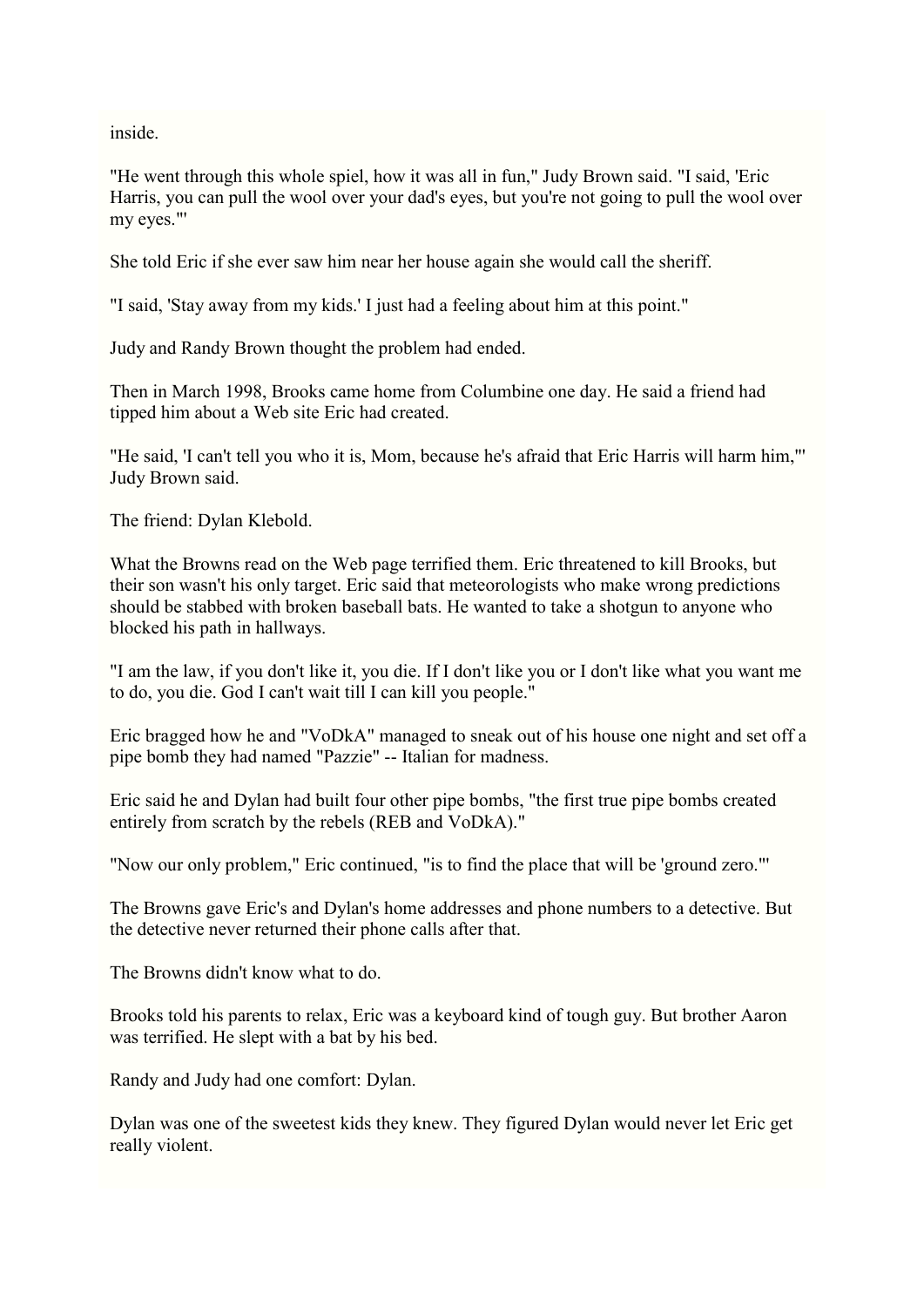The Browns thought about telling Tom and Sue Klebold about Eric's Web site but decided to let the detective handle it.

"Sue was the kind of mother who, if there was a problem when the boys were playing when they were little, she would say, 'Is it one of my kids?' Because if it was, she would take care of it," Judy Brown said.

"We knew that when she found out what Dylan and Eric were up to, that would be the end of it."

# **A family that banned toy guns**

Sue and Tom Klebold grew up in Ohio, but their childhoods were hardly similar.

Sue knew privilege, Tom knew tragedy.

Susan Frances Yassenoff lived in the well-to-do suburb of Bexley outside Columbus.



The name Yassenoff means something in Columbus. Her grandfather, Leo Yassenoff, was a prominent developer and philanthropist who left his \$13 million estate to charity. The Jewish community center in Columbus is named after him.

Sue's father, Milton, was Jewish; her mother, Charlene, was not. Sue attended Temple Israel, said Solly Yassenoff, a Joe Mahoney/News Photo distant cousin.

Brenda Parker, 24, keeps pictures of Eric harris in her computer. He taught her how to use the Internet during their brief fling.

After high school, Sue studied art and math at Ohio State

University.

Thomas Ernest Klebold was born in the Toledo area. His mother died when he was 6, his father when he was 12. His half brother, Donald, who was 18 years older, raised him.

Tom attended a small college in Springfield, Ohio, for two years before transferring to Ohio State, where he majored in sculpting and fell in love with another art student.

Tom and Sue were married in 1971. Tom was the thinker, the more reserved partner. Sue was artsy and extroverted and sensitive.

The Klebolds moved to Milwaukee where Tom got a graduate degree in geophysics from Marquette University. The oil-and-gas industry took them to Oklahoma City in the mid-1970s, and then to Colorado.

Their eldest son, Byron, was born in 1978. Dylan Bennet was born three years later, on Sept. 9, 1981, in Lakewood.

In the early 1980s, the Klebolds moved from Lakewood to a neighborhood just southeast of Columbine. They became good friends with neighbors Randy and Vicki DeHoff, who lived across the beltway.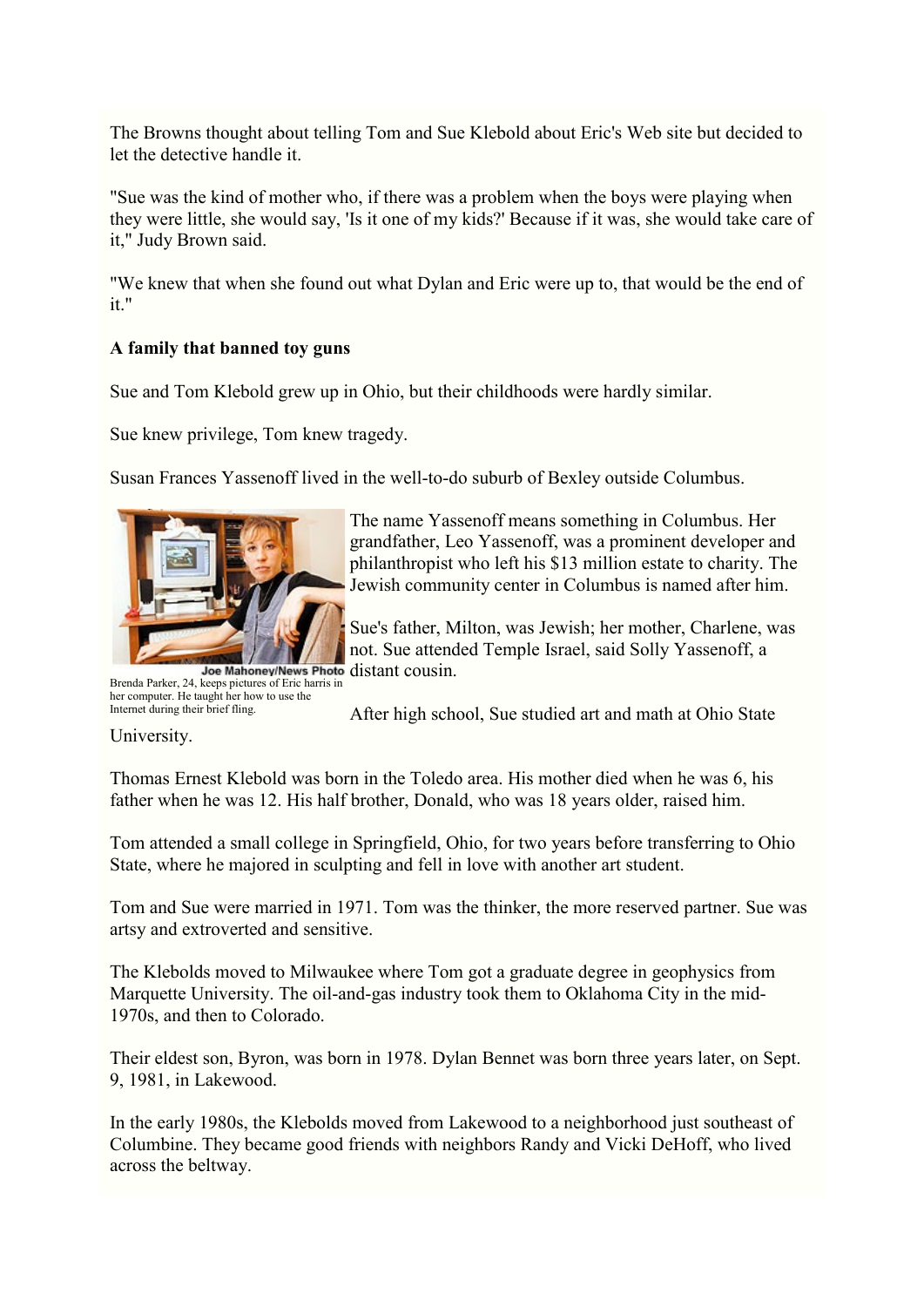Their kids were the same age. Vicki and Sue spent summers by the pool, talking as their children splashed away. When the DeHoffs had two more children, Sue Klebold passed on toys that Dylan had outgrown.

"You know how sometimes couples click?" Randy DeHoff said. "We just did. We had discussions on almost anything and everything."

Which was interesting, because the families diverged philosphically. The DeHoffs were evangelical Christians. The Klebolds searched for a spirital niche. The DeHoffs voted conservative. The Klebolds considered themselves liberal.

"Their kids weren't even allowed toy guns when they were growing up," Randy DeHoff said.

"Dylan did not learn hate in that home."

Sue and Vicki eventually worked together at Arapahoe Community College. Sue's job was to make sure disabled students had access. She moved on to the same position with the state consortium of community colleges.

Tom, predicting the fallout in the oil-and-gas business, started looking for another career. He started a mortgage-management business. One of the rental properties he and Sue own is in Denver -- on Columbine Street.

In 1989, Tom and Sue paid \$250,000 for a stunning 3,528-square-foot home tucked between two red rock outcroppings on Cougar Road in Deer Creek Canyon.

A kid's playground, it had a swimming pool, tennis court and basketball court. But Dylan, sensitive like his mother, worried the cougars would eat his cats, Lucy and Rocky.

Dylan's friends loved to visit because there was so much to do and his parents were so cool.

"His parents were so nice to me," Nate Dykeman said. "Either they'd get doughnuts for me or they'd be making crepes or omelets."

The Klebolds had to have a lot of food for Dylan, whose appetite was legendary. He ate breakfast cereal from a metal mixing bowl. And it was nothing for him to eat a bucket of Kentucky Fried Chicken by himself.

His older brother, Byron, went to a private high school before transferring to Columbine when he was a senior and graduating in 1997.

When Byron moved into an apartment in 1998, Dylan inherited his bedroom. He repainted the room, two black facing walls and two white facing walls with red shutters on the windows. He stocked a miniature refrigerator that had been a 17th birthday gift from the family with candy bars and Dr Pepper.

Dylan hung posters of Roger Clemens and Lou Gehrig on the walls, along with music groups and models. One poster described how to make cocktails.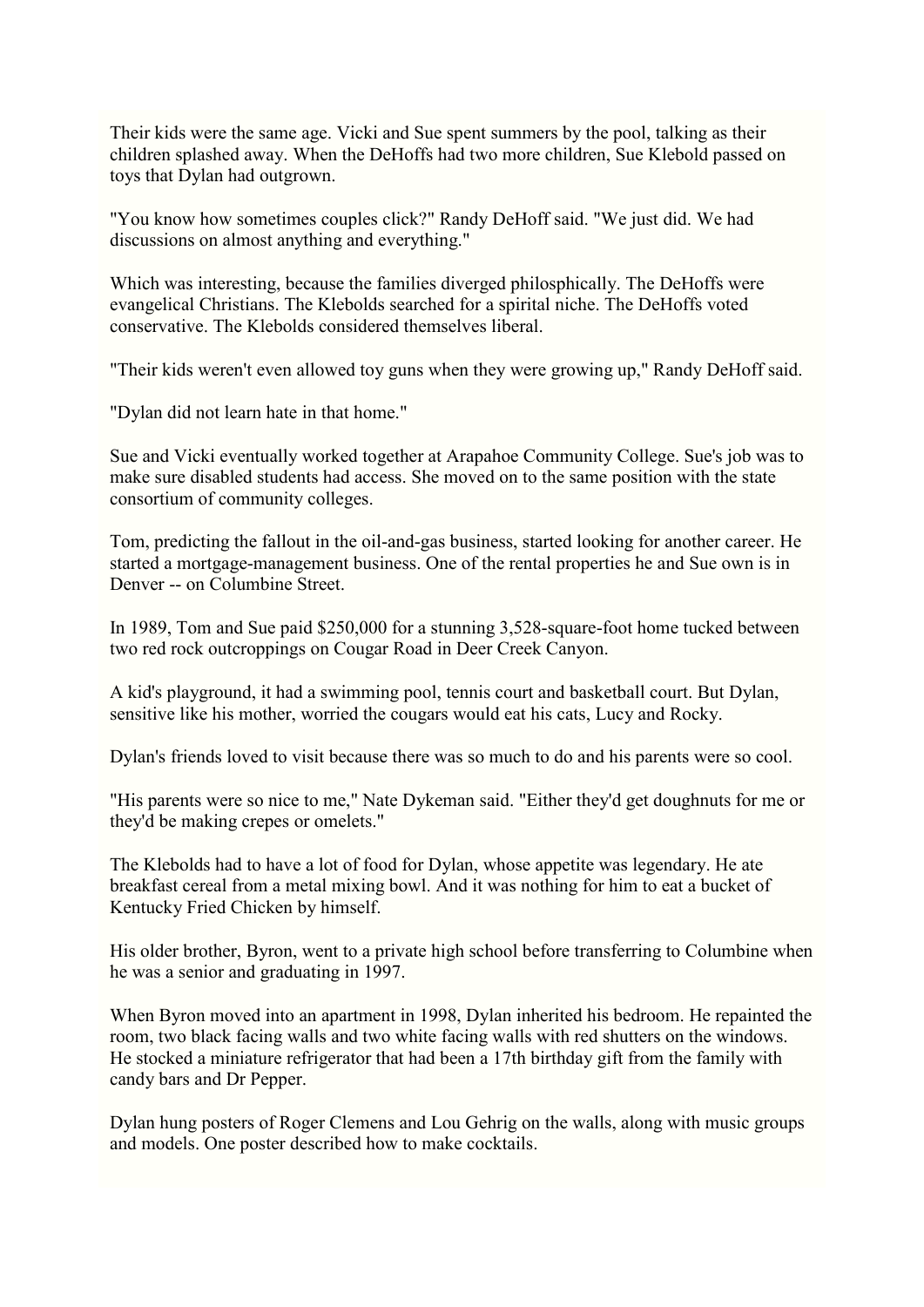"And there was your typical teen-age pile of dirty laundry," Nate said.

Four or five years ago, the family attended St. Philip Lutheran Church in Jefferson County.

The pastor, Don Marxhausen, is not your traditional man of the cloth. A tough-talking New Yorker, he spent much of his ministry working with ghetto drug addicts. He says one of his goals is to be socially unacceptable. He swears on occasion.

Marxhausen said the Klebolds were looking for a sense of community, but Tom had "a bunch of issues" with organized religion and the family quit coming after about six months.

Marxhausen didn't push them. He understood the family's spiritual struggles.

"You're talking about a Jewish and Christian background," he said.

The family celebrated both Hanukkah and Christmas.

Tom and Sue imposed strict limits on how much money they spent on their kids, friend Judy Brown said.

"These kids were not spoiled," she said. "Tom and Sue wanted them to know the value of money and work."

One Christmas, Sue fretted because Dylan wanted a collectible baseball card that cost as much as she had planned to spend on all his gifts. She worried about only having one gift under the tree. But that's what Dylan wanted, and that's all he got.

Dylan drove an older BMW. It was already so beat up that when a classmate bumped into it with her car he told her it was no big deal.

As a senior, Dylan was out of class by 1 p.m. He often came straight home and spent time with his dad, who worked out of the house.

Tom treasured that time. He thought he and Dylan had grown extremely close.

#### **Kill, kill, kill.** *Kein mitleid!*

Eric's Web site disappeared days after his and Dylan's court hearing. He now began putting down his thoughts in a journal, a mixture of typed pages and handwritten entries, a trail of a year-long plan to blow up Columbine on Adolf Hitler's birthday. April 20, 1999.

But his and Dylan's rage, concealed so well from their parents, was not entirely hidden. It showed up in Nate Dykeman's junior yearbook.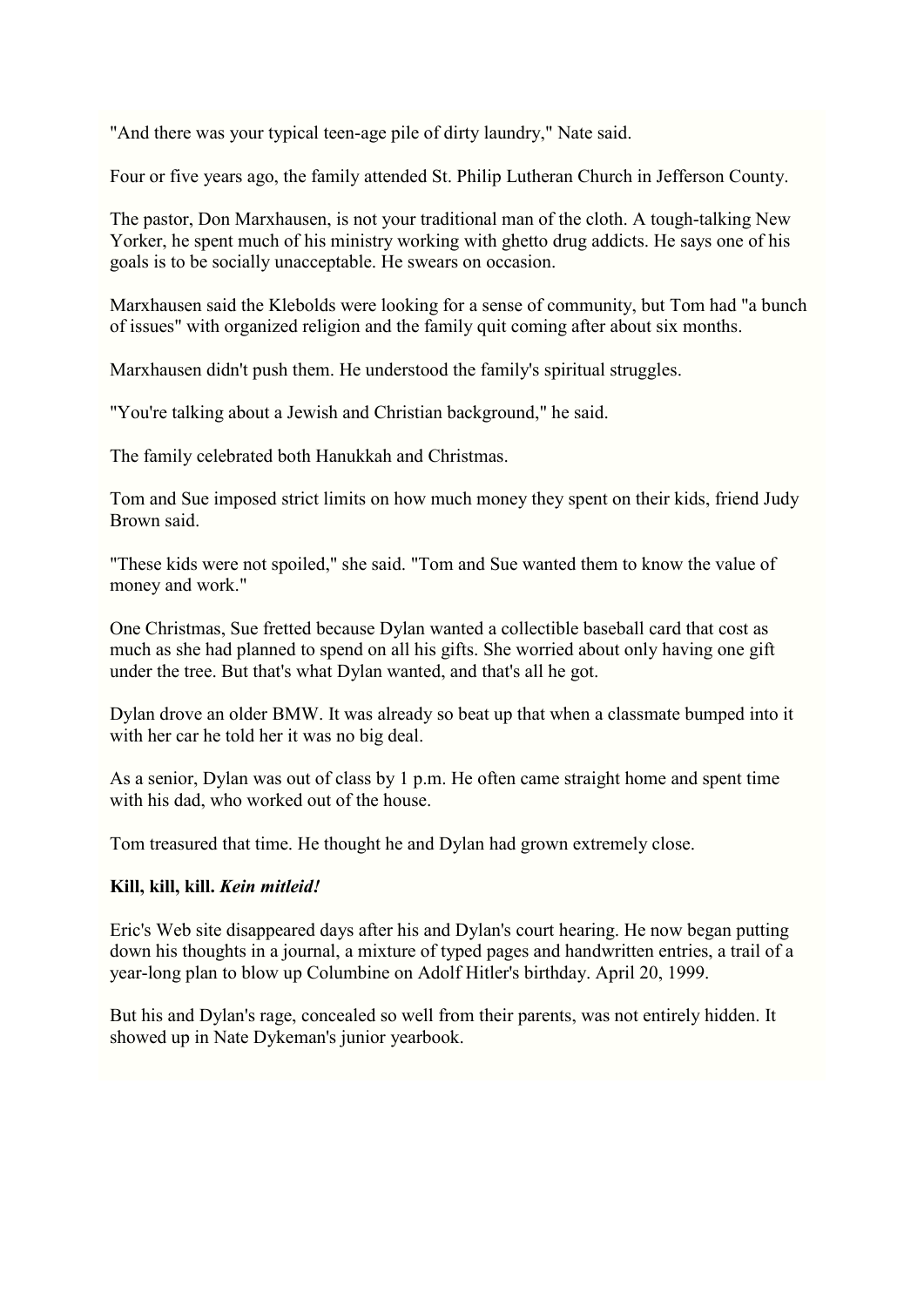Their coded messages were an odd, adolescent mix of exclamation marks, jabs at vapid pop stars, video-game boasts.

Eric wrote: "I hate everything unless I say otherwise, hey don't follow your dreams or your goals or any of that (expletive), follow your (expletive) animal instincts. if it moves kill it, it it doesn't, burn it. kein mitleid !!!"

The last phrase is German for *nomercy.*

Dylan, in Nate's yearbook, had especially unkind words for musicians he didn't like:

*kill jiggy*

*kill puffy*

*kill hanson*

#### *kill RICHARD MARX!!!*

That summer, just before his senior year, Eric got a second job. Besides cooking at Blackjack, he worked alongside Nate Dykeman at Tortilla Wraps. Eric wanted extra money to help pay for a new computer.

Again, Eric's employer raved.

"He was a real nice kid," said David Cave, who hired Eric. "He would come in every day with nice T-shirts, khaki shorts, sandals. He was kind of quiet but everyone got along with him."

Eric provided two references when he applied.

One was Columbine English teacher Jason Webb, one of his favorite teachers.

"He loved Mr. Webb," classmate Jeni LaPlante said. "He even gave Mr. Webb a Christmas present."

Eric's other reference: Sue Klebold.

#### **Girls and guns**

They may have shared a hatred, but Eric and Dylan parted ways on a crucial part of high school life: girls.

Dylan rarely dated.

"He liked girls, you know, but he would never approach them because he was too shy or was waiting for them to approach him," said Sarah Slater, his friend from theater.

Eric Harris sent these and other drawings to his friends through the Internet.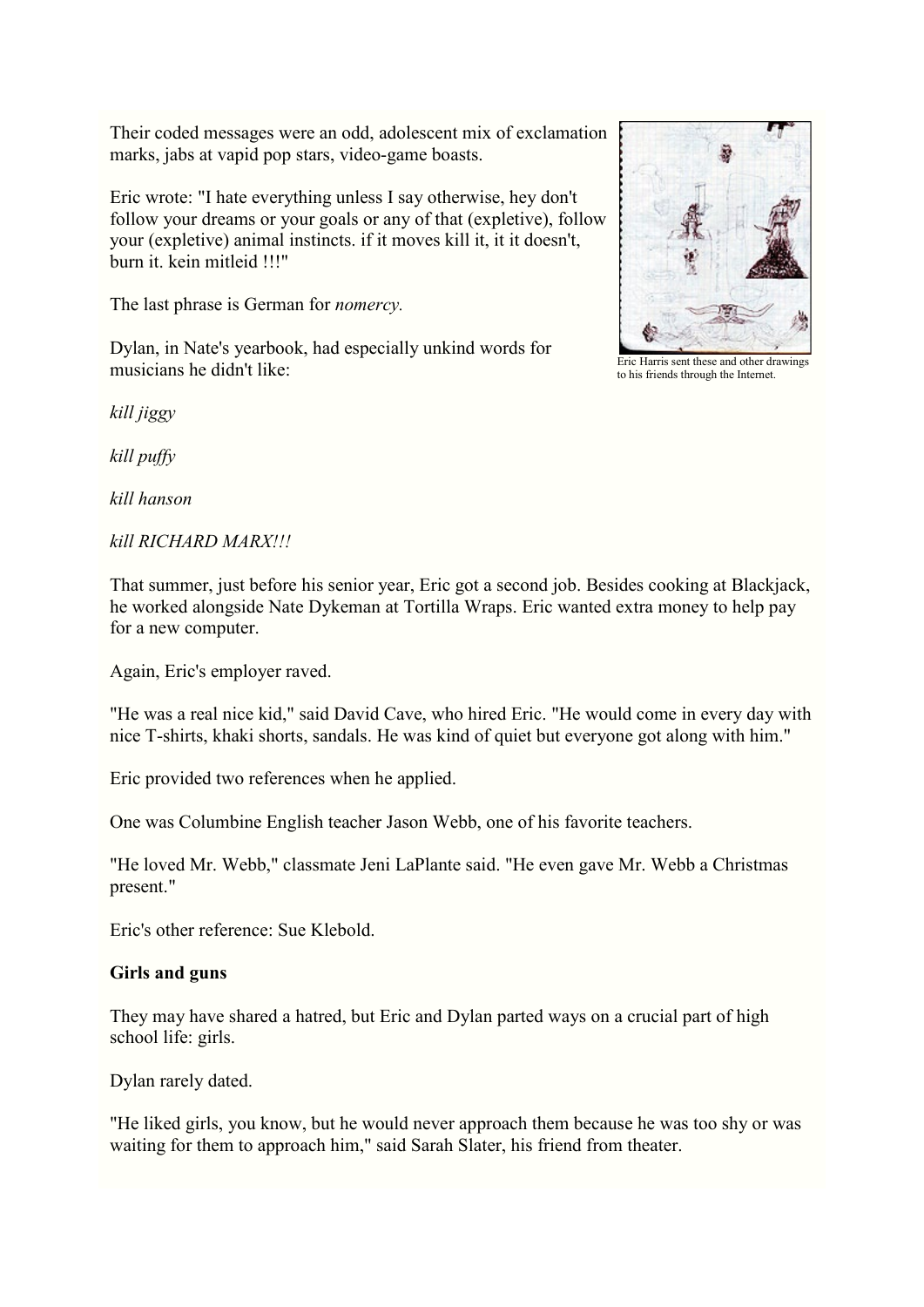Nate Dykeman has another opinion on why Dylan didn't date.

"Dylan wanted to wait," he said. "He didn't want to get into anything in high school."

Robyn Anderson had a crush on Dylan and they went out a couple of times, but Dylan never considered her a girlfriend.

Pals since ninth grade, both studied German. Both were a bit nervous around the opposite sex. But Dylan was always polite. He treated her with respect.

Eric asked a number of girls out, including a girl both he and Nate liked. The girl chose Nate, which made Eric so mad he didn't talk to his friend for a while.

Many girls told Eric no.

Brenda Parker said yes.



Dylan Klebold and Robyn Anderson pose during Columbine's prom on April 17, three days before the shootings. They then met up with Eric Harris at an after-prom party.

They had met at Southwest Plaza in late January 1998, his junior year, when Brenda and her girlfriends were certain a group of guys was following them.

"Dylan was really tall so you can't miss him," Brenda said.

She confronted the boys. They ended up talking about what they were going to do that night. Cruising in her 1996 Mustang, Brenda said.

That night Eric drove to Westminster, where Brenda lived.

Brenda would turn 23 in three weeks. Eric was 16.

Only she didn't know that.

When he talked about school, she didn't know he meant Columbine. She thought he meant a community college.

"He acted a lot older," she said. "And I'm immature."

They bowled. They cruised. They went to Bandimere Speedway.

She thought he was nice. He bought her Mountain Dews -- "I didn't even have to ask." And he told her she was pretty.

Eric taught Brenda how to download *Doom* and other computer games, and how to use the Internet.

Eric liked to visit her Westminster apartment because she lived alone. Sometimes Dylan came along, but he rarely said a word. One night Dylan made Brenda laugh when he slipped out of his shell and lip synched to a Beastie Boys song on television.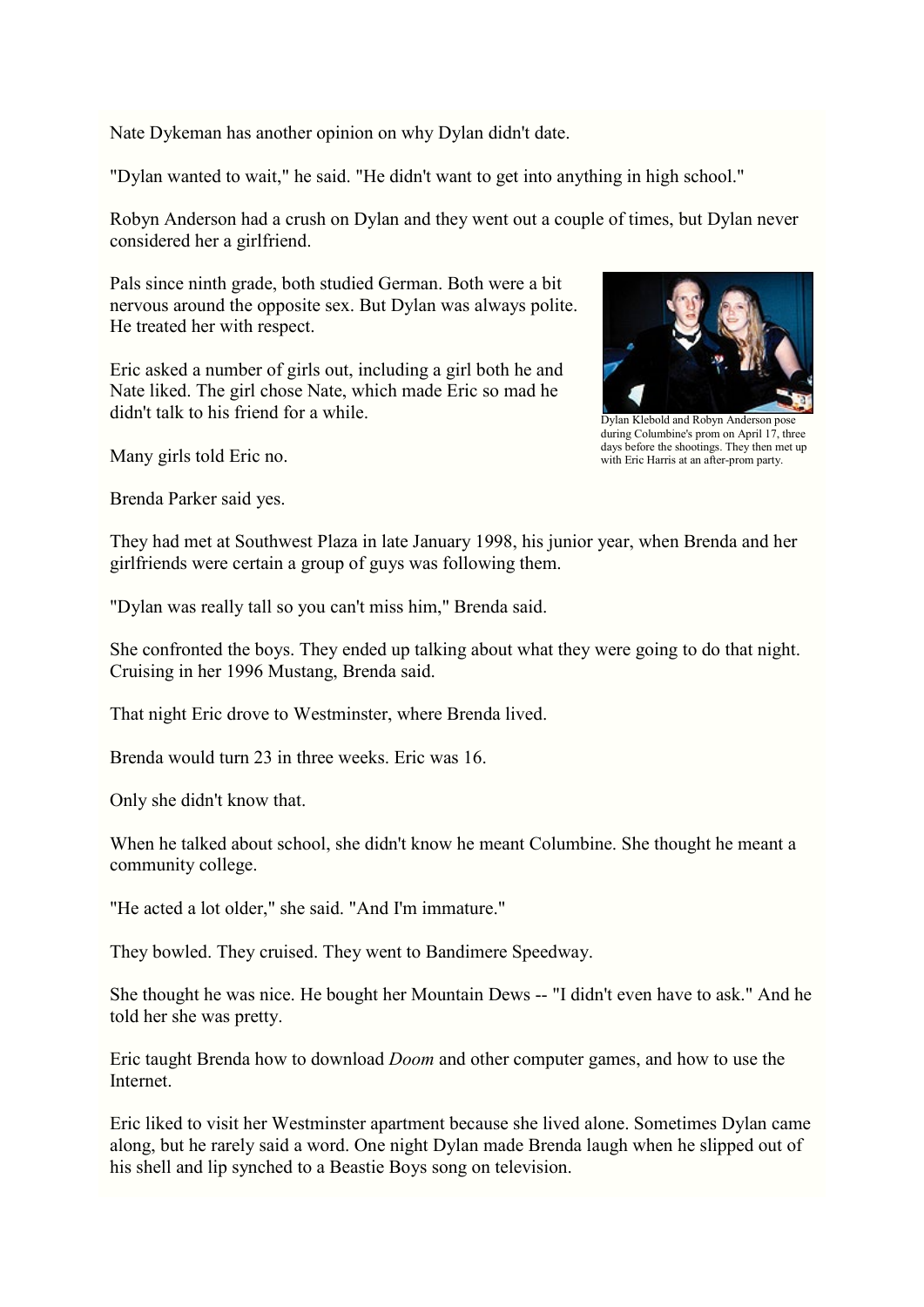Brenda visited Littleton a couple of times. She watched as Eric and Dylan shot crickets with a BB-gun in Eric's basement.

Once Eric called her late and whispered for her to come get him, that he was going to sneak out of the house. Then they drove to Dylan's house and waited for him. About an hour later, Dylan's tall figure appeared out of the dark.

The trio drove to the mountains and drank. They decided to spend the night in her Mustang because they were worried about drinking and driving.

"Eric was a little tipsy and we went for a walk and it was really dark. He was holding on to me and he tripped and he took me with him," Brenda said.

She described their brief relationship as a "friendship but more than a friendship." One of the reasons it ended was because Eric was grounded and couldn't get away to see her much.

Brenda thinks the last time she saw Eric was about five months before the shootings. They met at the Macaroni Grill in Westminster.

"He seemed like he was really bummed out. At first I thought it was because we were broken up. He kept calling and wanting to see me but I didn't want to because I had a boyfriend at the time," she said. "He just said he was bummed out. I asked about what and he wouldn't tell."

What Brenda didn't know is that Eric and Dylan had been shopping for guns with Robyn.

In December, they picked up three guns -- a Hi Point 9mm carbine rifle and two shotguns -- at a gun show.

A Gilpin County man named J.D. "Jimmie" Tanner has them monthly at the Denver Merchandise Mart on East 58th Avenue.

Robyn already had turned 18, and Dylan and Eric apparently thought they needed her along. Actually, at 17, either of them could have bought the guns from an unlicensed dealer at the Tanner show.

Robyn has said she figured Dylan and Eric wanted the guns for hunting, or maybe they were collectors. She wasn't sure. To her, these were just cool guys she had fun with.

They gave her cash. She showed the seller her driver's license. They got their guns.

About a month later, Eric and Dylan went to another Tanner show. They met up with one of their Blackjack buddies, Philip Duran, and his friend, Mark Manes.

Philip knew Eric and Dylan were scouting another gun. He put them in touch with Mark, who owned a TEC-DC9 semiautomatic pistol. The foursome discussed the sale at the January gun show, and Dylan and Eric later paid Mark \$500 for the gun, according to court records.

In early 1999, Brenda came home to find three messages from Eric on her answering machine. He kept calling back because her machine cut him off.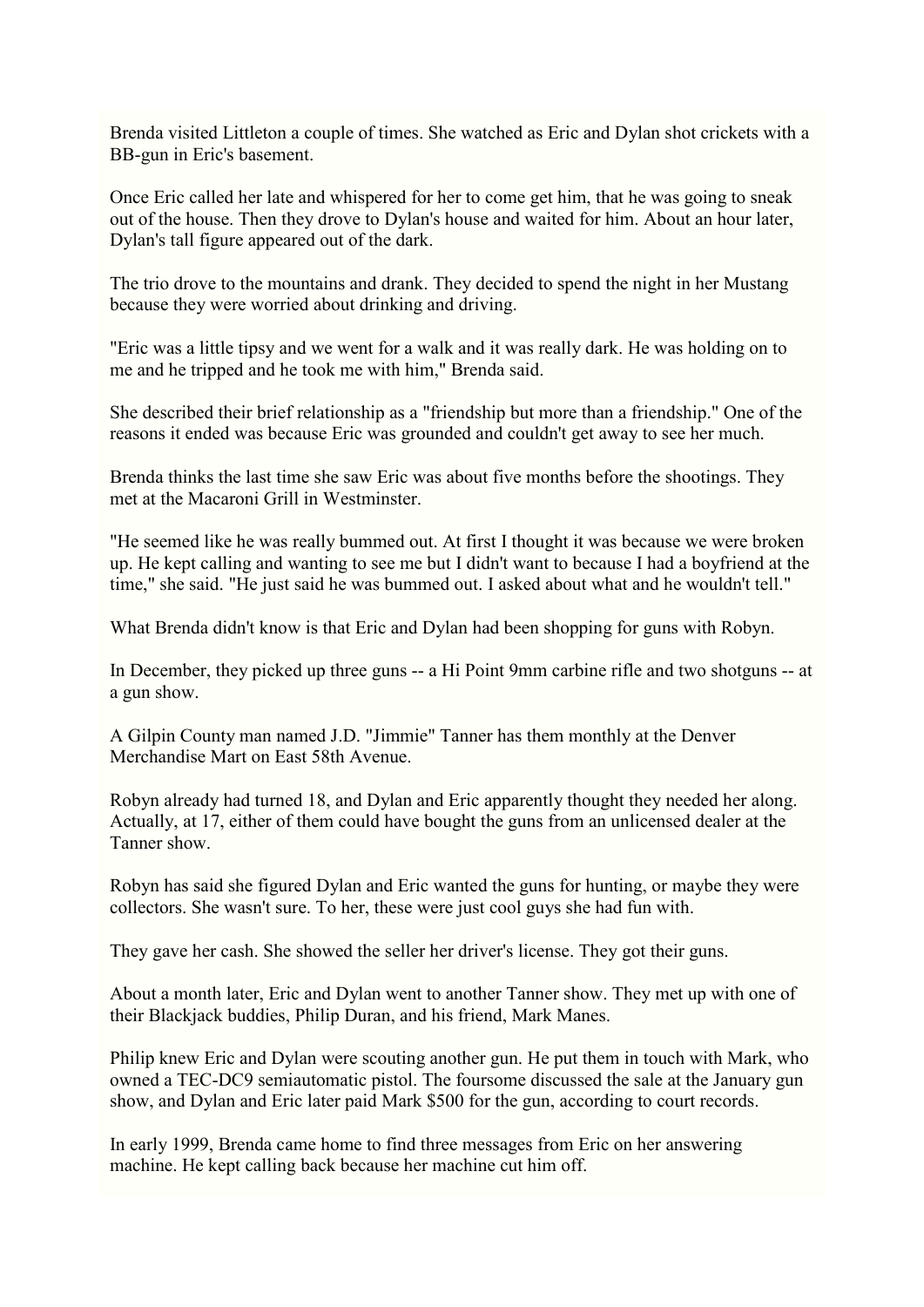"He said, 'I'm sorry I lied to you. There's something we need to talk about. I'm 17. I'll be 18 in three months.<sup>""</sup>

And then he told her it would be great if she wanted more in their relationship.

But it was something else he said that prompted Brenda to call right away.

He had left some Rammstein CDs at her house. He told her she could have them because he wouldn't be needing them anymore.

She wanted to see if he was all right. And she also wanted to make sure he was clear about their relationship.

"I told him I just wanted to be friends."

#### **Cerebral subjects for high school**

Their senior year, Eric and Dylan went for some pretty cerebral subjects: psychology, creative writing.

One theme dominated Eric's homework assignments. Guns.

As part of Eric's government and economics class, students marketed a product and made a video of it.

"His product was the Trench Coat Mafia Protection Service," classmate Matt Cornwell said.

"Dylan was not in the class, but he was in the video. If you paid \$5 they would beat someone up for you. If you paid them \$10, they would shoot somebody for you."

Eric's video stood out, Matt said.

"There were some pretty crazy products. Some people did Hit Man For Hire. Most of them were funny. This wasn't funny at all. After it was over, everybody was like, 'Whoa, that was weird."'

Matt and Dylan were in composition class, but they only talked once.

"That's because he wore this Soviet pin on his boot," Matt said. "One of the last days I was like, 'Why do you wear that pin on your boot?' And he was like, 'Just to get a reaction out of people."'

Brooks Brown found himself in two classes with Eric in their last semester.

The two hadn't talked in more than a year. They decided to patch things up, mostly for Dylan's sake. That way, Eric could go along if Brooks invited Dylan for a smoke. Dylan wouldn't feel torn between his two friends.

Brooks shook his family up one night when he announced at the dinner table that he and Eric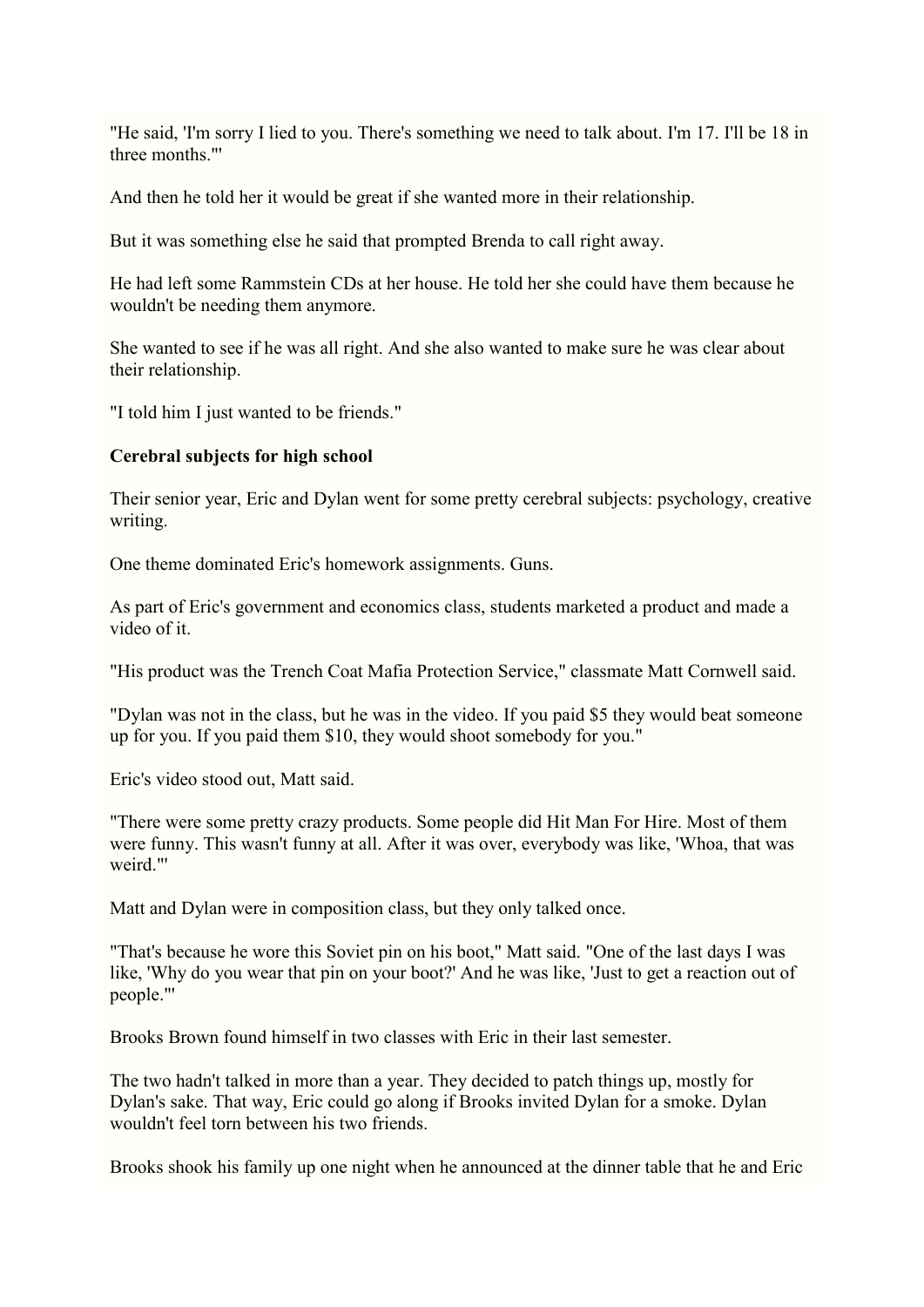were friends again. Judy Brown looked at her son in disbelief.

"He said, 'He's changed,"' she recalled. "I said, 'Stay away from him. It's a trick."'

Brooks didn't believe her. In their creative writing class, he even volunteered to read Eric's essay describing a childhood memory.

Eric wrote about playing war with his brother Kevin, two little boys using the forest as their battlefield and pine cones as their grenades.

"It was real good," classmate Domonic Duran said.

Students were asked to describe themselves as an inanimate object. Eric chose a shotgun and a shell.

Brooks doubts Eric took the assignment seriously. Although some students in the class adored the teacher, Judy Kelly, they said Eric clearly felt superior to her.

Dylan also chose violent themes, and once wrote about a killing.

Kelly was concerned enough about Eric and Dylan's papers to talk to their parents at parentteacher conferences in March.

Wayne Harris had justified his son's fascination with weapons by saying he had been in the military and Eric hoped to join the Marines.

But then there was the dream.

To psychology teacher Tom Johnson, Eric's dream wasn't much weirder than a lot of others that landed on his desk.

It was February. Eric and Dylan were in the class together fifth period, after lunch. They would show up early, sit side-by-side and talk openly with other kids in the small, friendly class.

Dream analysis was optional. Students would type up a recent dream and hand it in. No names, no grades.

But the class figured out which one was Eric's because it had so many references to "me and Dylan."

"It occurred in a mall and the boys were being put upon by someone, and they retaliated," Johnson said.

Guns were involved, and the dream was somewhat violent. But at the time it seemed fairly normal in the surrealistic dream world.

"Whenever there are guns involved, there's anger. But it didn't strike me as being particularly obsessive or compulsive," Johnson said. "You do 100 dreams a day and many of them are in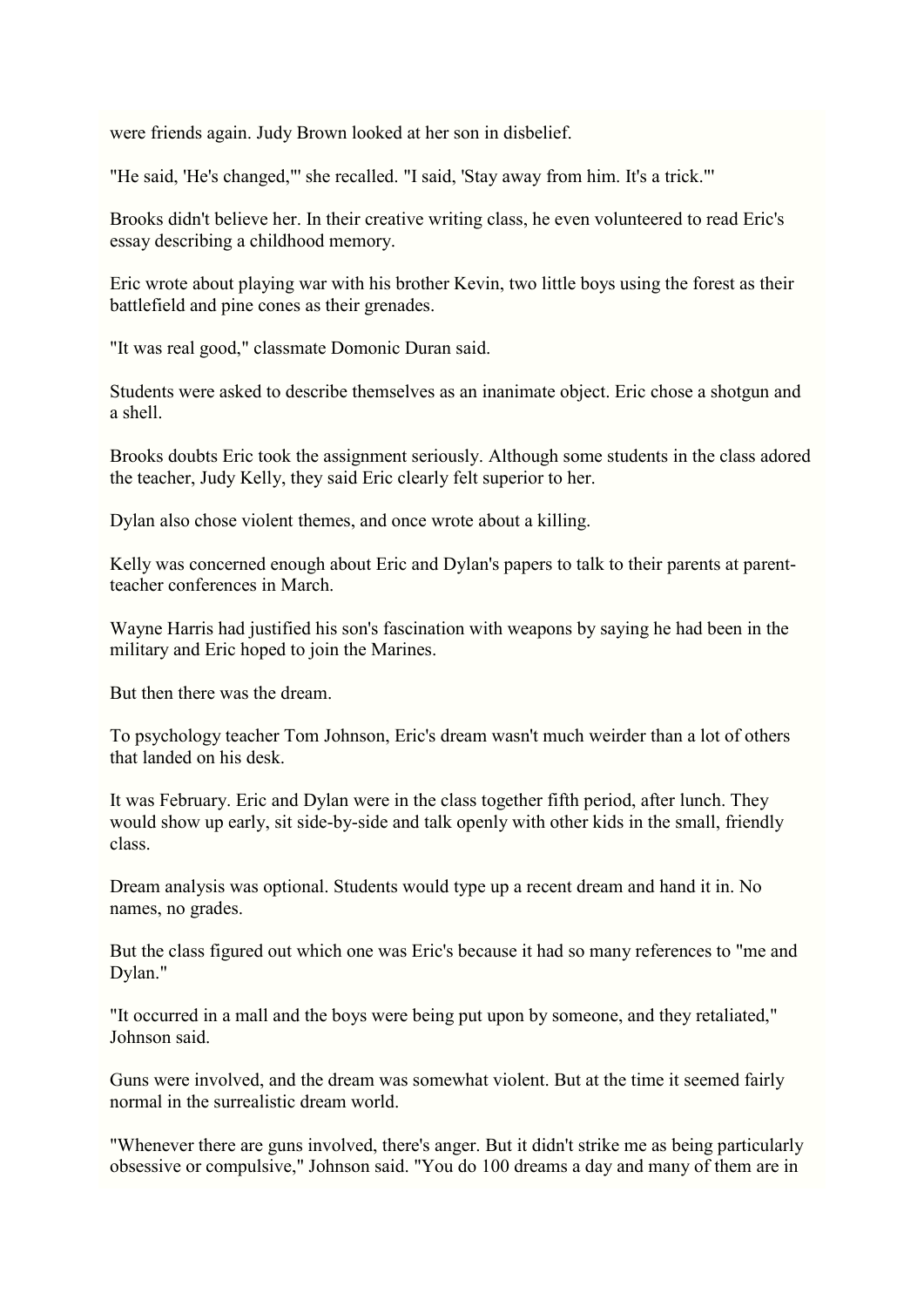the same ilk."

Johnson had taught Eric freshman government and economics. To him, Eric wasn't much different his senior year, just more gothic, longer hair and darker clothes. Eric was still motivated and worried about grades. He had a 99 percent.

Dylan, well, he'd missed a test and hadn't made it up. Johnson couldn't remember Dylan's exact grade average, but knew it was lacking.

Eric and Dylan's first class during spring semester was bowling.

At  $6:15$  a.m.

"It's just to have fun," classmate Jeni LaPlante said.

It was the only class she had with her closest friends: Sara Arbogast, Kim Carlin and Cindy Shinnick. Dylan and Eric bowled on a team with Nate Dykeman and Chris Morris.

One reason Kim and Sara liked the class is they could catch up with Eric. They hadn't seen him much after quitting Blackjack in the fall.

"Eric bowled like an idiot," Kim recalled, giggling.

"He'd throw it," Sara said. "A lot of people laughed because it worked and he would get strikes and stuff."

Sometimes Eric and Dylan shouted "Sieg Heil!" when they made strikes.

But something else stands out for the bowling partners: Dylan's explosive temper.

"Dylan would get so mad when he didn't get strikes," Jeni said. "One time he hit the bowling return machine really hard."

In fact, a tendency to flash quick anger was a trait Eric and Dylan shared.

"Eric had a short fuse," said friend Joe Stair. "You could just tell he got mad easier than most people."

But the way Joe saw it, Eric's anger was a reflection of Eric's passion.

"He got angry. But with other things he was really happy," Joe said. "He was a very passionate person."

#### **Countdown to graduation**

Graduation was only two months away.

Eric and Dylan were weeks from being free of the place they hated.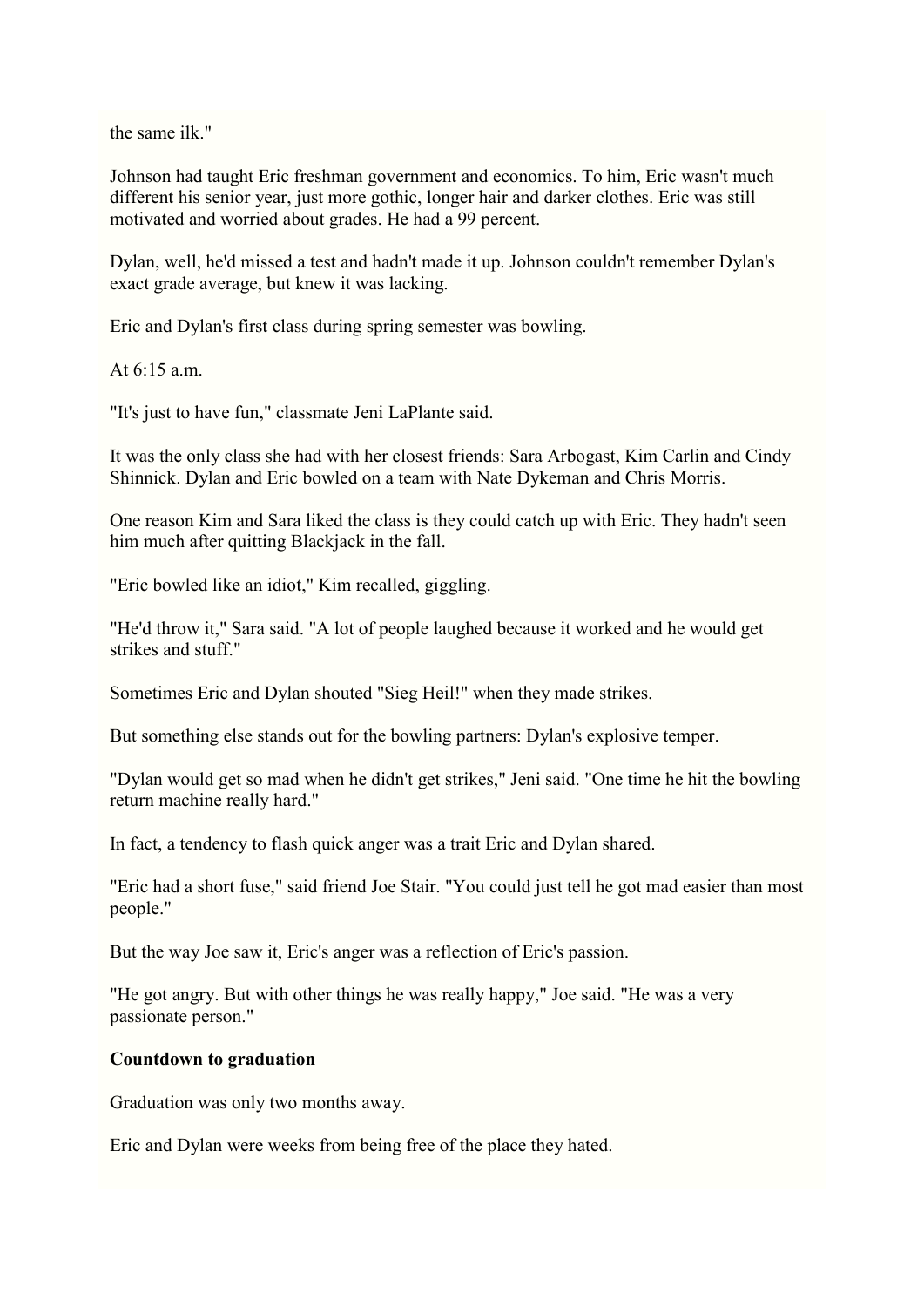Parents attended a graduation meeting at the school in March*.*

Judy Brown and Sue Klebold slipped into the auditorium to catch up. The two old friends talked. And talked. And talked. Finally, they looked at their watches. It was 10:30 p.m. They couldn't believe it. They were alone in the school.

Sue couldn't contain her excitement. Dylan was going to the University of Arizona in the fall to study computer science.

"We were just so excited for him," Judy said. "Sue was ecstatic."

Dylan was on his way.

He and Eric sailed through the classes and community service they were forced to do after the van break-in. They took anger management sessions, gave urine samples for drug tests and spent 45 hours helping at a recreation center.

Eric and Dylan so impressed their counselor they were let go a month early.

Feb. 3, 1999. The counselor praised Eric on a diversion termination report:

"Eric is a very bright young man who is likely to succeed in life."

Eric impressed the counselor with his intelligence.

Prognosis: Good.

Dylan, likewise, made a good impression on the counselor. "He is intelligent enough to make any dream a reality but he needs to understand hard work is a part of it."

Prognosis: Good.

A month later, Eric and Dylan hauled out their sawed-off shotguns and a new assault rifle.

It was time for target practice.

Colorado 67 twists through Douglas County's lonesome foothills through miles and miles of lush forest.

The shooting range isn't marked. But lots of people target practice in the Rampart Range area of Pike National Forest. They leave behind grubby evidence of their sport. Shotgun shell casings in every color, torn paper targets. Trees whose waifish trunks didn't stand a chance against a clip of .40-caliber shots.

You can hear it from the highway. Pow. Pow. Pow. All around the lemony smell of ponderosa pine.

Eric and Dylan warmed up here.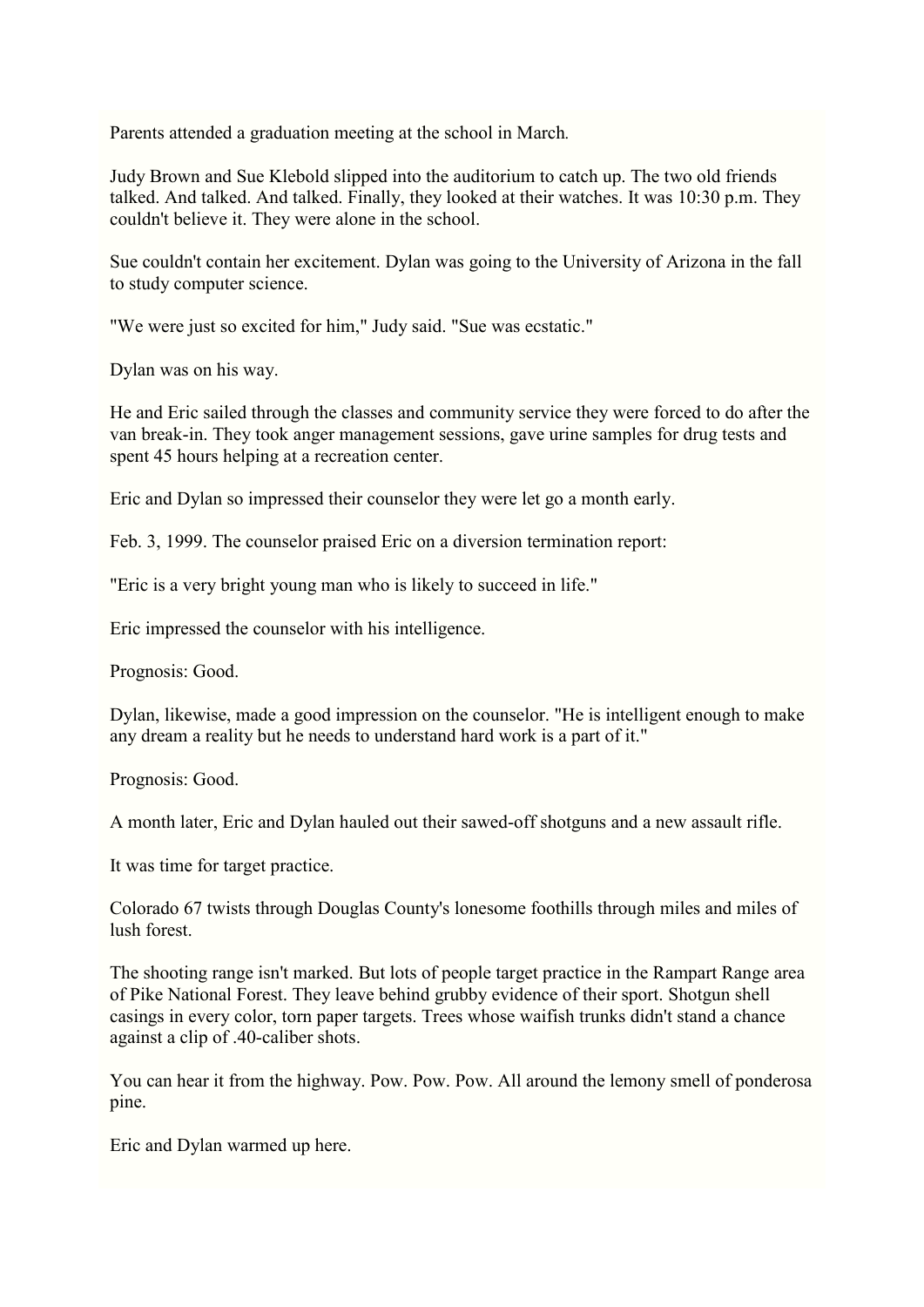On March 6, they loaded up their TEC-DC9 and the two shotguns -- now illegally sawed off - - and went into the woods with Mark Manes and Philip Duran, the friends who got them the TEC-DC9.

They blasted away with the shotguns -- the same ones Robyn Anderson had bought. And they all fired the TEC-DC9, an aggressive, sloppy pistol that turns up in a lot of drug killings.

Eric and Dylan videotaped the action.

#### **Friday night, April 9**

The AMF bowling alley dimmed the lights and brought in a DJ from midnight to 2 a.m. Eric loved the disco lights and rowdy music and camaraderie he found at Rock N' Bowl. He was there most Friday nights.

Only this night, many of his pals had early-morning Saturday plans. Only two made it to the bowling alley, Dylan and Robyn.

Dylan wouldn't let Eric down, wouldn't let him be all alone.

Not on Eric's 18th birthday.

#### **Thursday evening, April 15**

A Marine recruiter huddled with parents in their living room. A painful conversation about their teenager's psychiatric problems. Rejection.

This was one of Eric Harris' last nights.

Eric had no plans for college. Though he was a brilliant student with a brain that could wind through Shakespeare or HTML with equal ease, Eric lusted after the military. Like his Air Force pilot father and his World War II veteran grandfather.

Eric told friends he wanted to fight in Kosovo. Bombs and explosions, the brutality of it all. Eric told a classmate he'd like to be on the front lines so he could kill a lot of people.

Eric wanted to join the Marines to pursue the toughest challenges, to prove himself. Something he felt he could never in the Columbine atomsphere.

"He said it's unlike here, where they go for the lowest common denominator, like the teachers helping out the stupid kids," Brooks Brown said. "There, they're going for the best."

But Eric's Marine Corps goals were crushed.

The recruiter told the family that Eric would never be a Marine because he was taking the drug Luvox. The Marines would have none of that. He told Eric he would have to be Luvoxfree for six months before trying out again for the Marines.

That same day, Tom Klebold turned 52.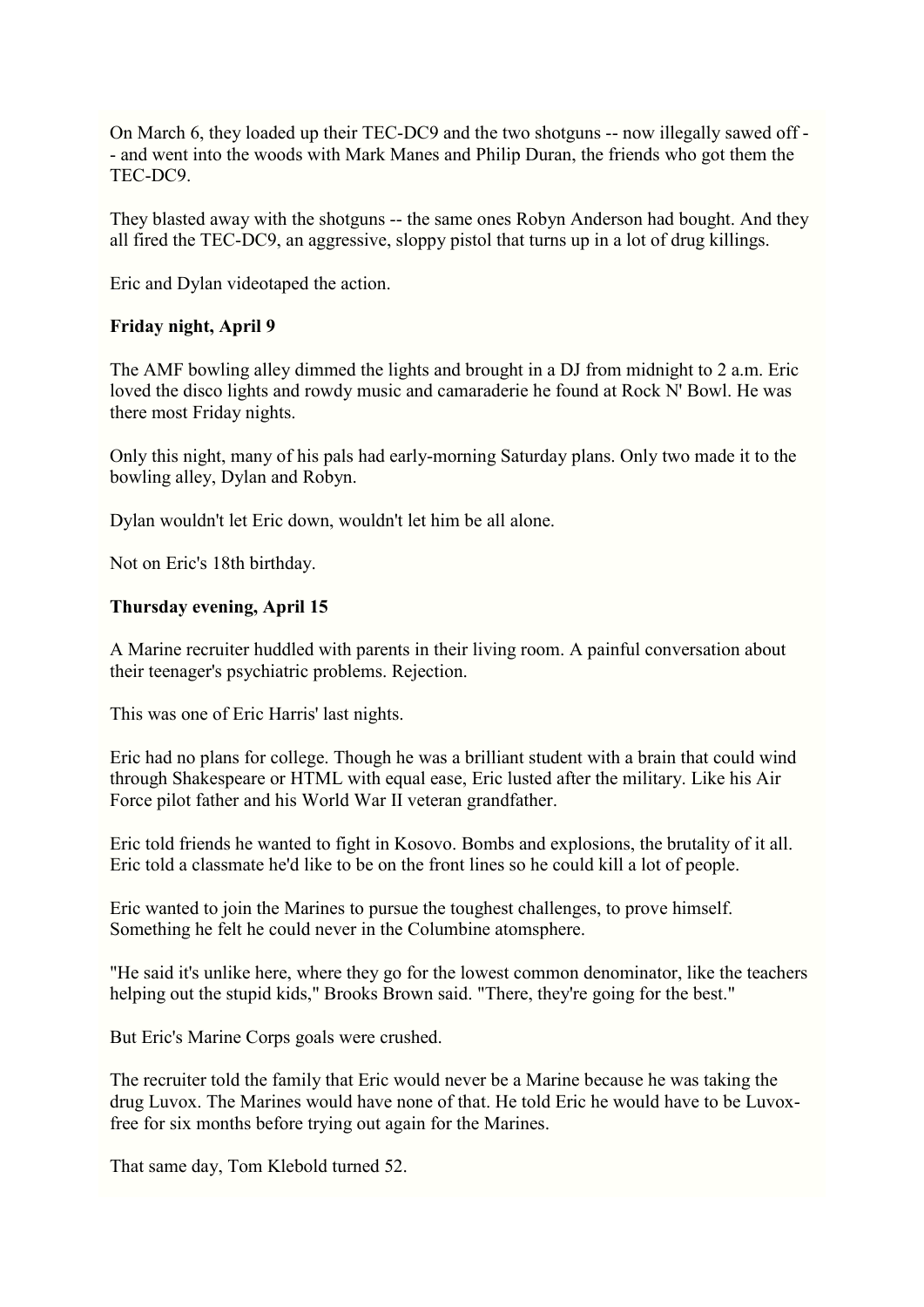# **Friday, April 16**

Eric and Dylan cooked pizzas at Blackjack.

Dylan had gone back to work at the pizza joint several months earlier. They didn't always work together, but they did on what turned out to be their final shift.

One of the customers that night was Susan DeWitt, a Columbine junior, who was a receptionist at Great Clips next door.

When she came to pick up dinner for a stylist, Eric asked her if she wanted to do something that weekend. She said sure.

She thought he was cute. Adorable even. He always talked to her when he ran into her at school.

# **Saturday, April 17**

Cigarettes. A white stretch limo. A girl in a royal-blue prom dress and soft blonde curls. She's holding his hand.

This was one of Dylan Klebold's last nights.

Prom night for Columbine. Hardly the outsider, he was one of a dozen dressed-up kids who piled into a limo and dined at a ritzy LoDo restaurant. Then it was off to the dance at the Design Center on South Broadway in Denver.

Dylan wore a black tuxedo, a pink rosebud tucked into his lapel. His long wavy hair slicked back into an uncooperative ponytail.

His date was Robyn Anderson, now a valedictorian contender with her straight-A average. She asked him to the prom -- just as friends.

In recent months, Robyn and Dylan's relationship had been wobbling along that murky territory between friendship and romance.

Robyn later told a friend that Dylan behaved gentlemanly on prom night, complimenting her on her dress.

"They were holding hands and stuff," said Jessica Hughes, one of the limo crowd.

Jessica sat next to Robyn and Dylan during dinner at Bella Ristorante. There was a lot of silly joking between them, playing with knives and matches.

"They were pretending to light themselves on fire," Jessica said.

Dylan ate a big salad, followed by a seafood dish with shells, mussels she thinks, then dessert. "I was like, my Lord," Jessica said.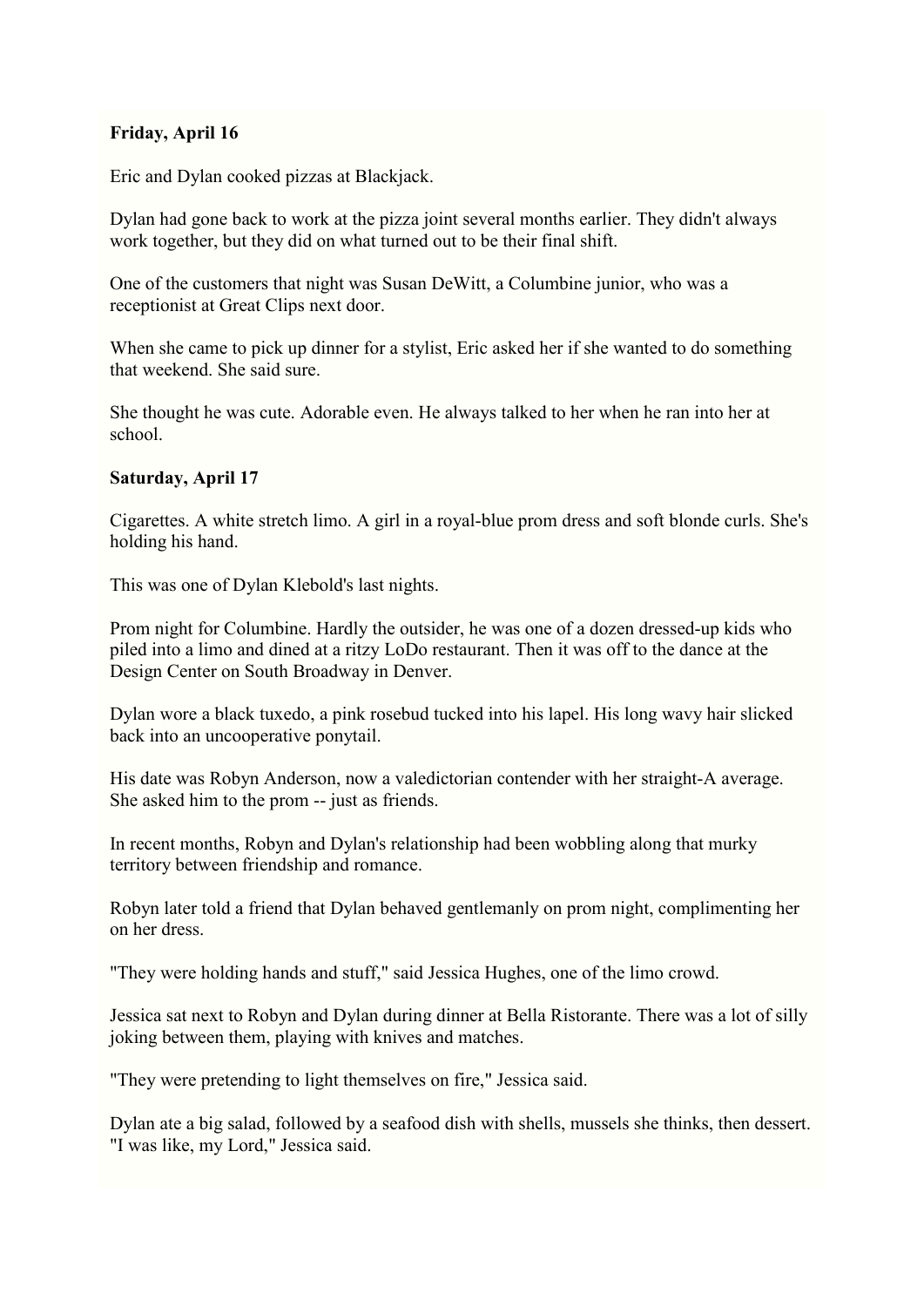Jessica and Dylan chatted about a party both planned to attend in a couple weeks, a reunion for kids who'd been in the gifted program in elementary school.

"He was all excited to see everyone," Jessica said.

Dylan even agreed to bring pizza because he worked at Blackjack.

Back in the limo, no one was drinking anything stronger than Pepsi, Jessica recalled.

The car's TV was off. The radio was turned to a hard-rock station and on so low the kids drowned out the music. They were being, well, normal goofy teens enjoying themselves. Cameras flashing. Lipstick smiles. Whisking through the night in a mirrored-ceiling car.

"We were flipping people off because the windows were so dark. We were making fun of people," Jessica said.

Dylan even talked of everyone staying in touch after he left for college in three months.

"He was in a really great mood that night," another friend in the limo, Monica Schuster, said.

Eric didn't have a prom date. At least one Columbine girl turned him down after he sent her a late, convoluted invitation through a classmate. Friends have said he tried a few more times for dates.

So he and Susan DeWitt, the girl he had talked to the night before at Blackjack, made plans for prom night. She came to his house and they watched *Event Horizon*, a 1997 box-office dud about a spaceship, the futuristic*,* gory kind of movie that Eric liked. His favorite films were *Alien* and *Starship Troopers.*

"He seemed fine," Susan said. "I was a little nervous because, like, dates are nervous."

They talked about friends they knew. He didn't mention Dylan. If he had, she wouldn't have known who he was talking about. She can't recall ever seeing them together -- even at Blackjack.

Wayne and Kathy Harris had gone out to dinner to celebrate their 29th wedding anniversary. Susan met them when they got home. They were "super nice."

Eric invited her to the after-prom party at Columbine's gymnasium, the affair that parents throw for kids as an alternative to drinking and driving when the prom ends.

Susan said no, she had to be home, so Eric joined up with his buddies. He ran into Sara Arbogast and Kim Carlin, who were with their dates.

"I hugged him and I picked him up," Kim said. "Me and him always pretended we fought. We sucker-punched each other. We were goofing off.

"He seemed normal to me. He was with Dylan."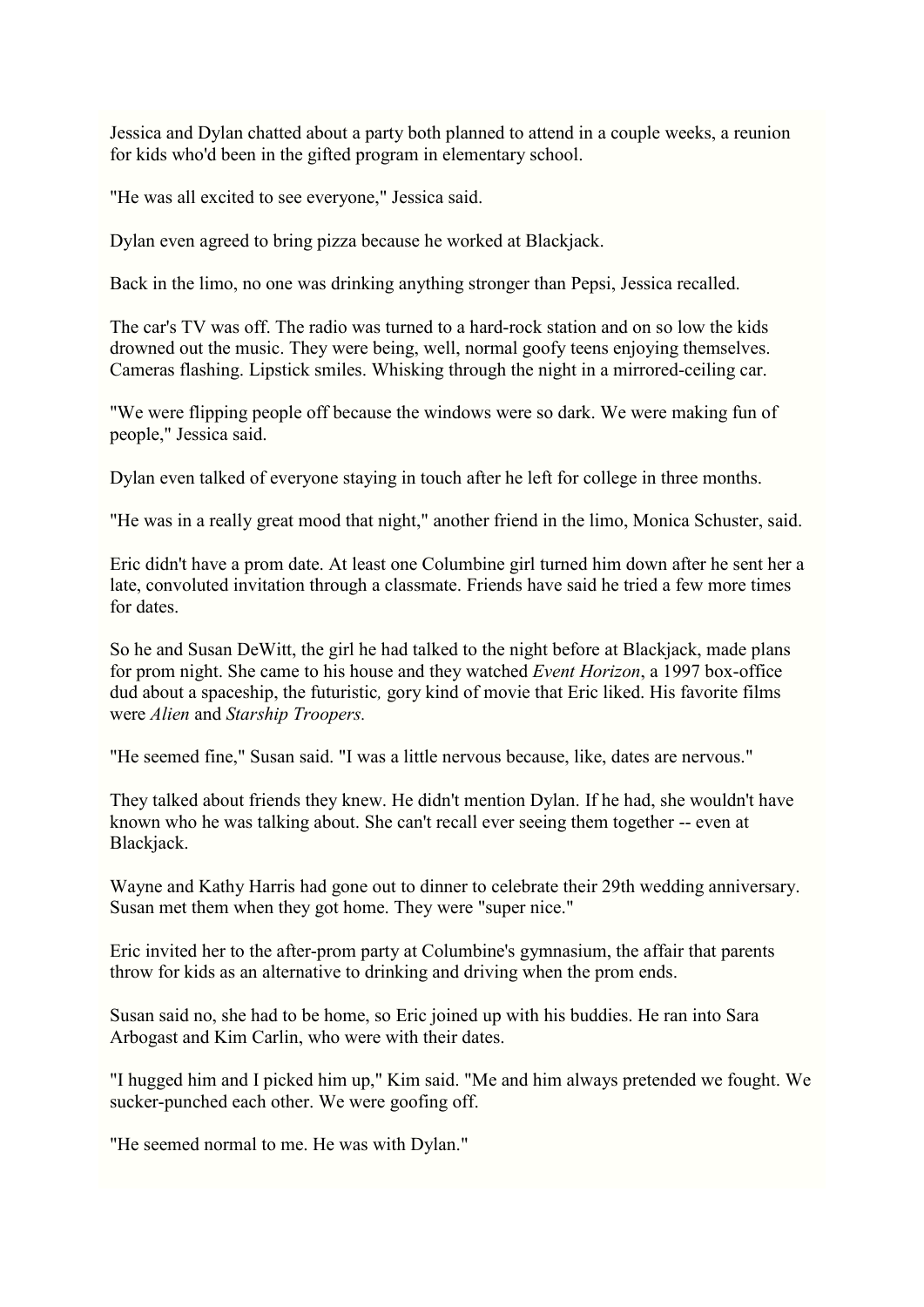# **Monday, April 19**

Eric and Dylan ditched their second to last class of the day, creative writing, with two other classmates, Brooks Brown and Becca Heins.

They decided to go to McDonald's for lunch. But first Eric and Dylan wanted to drop by Eric's house. They told Brooks and Becca they would meet them at the restaurant.

Eric and Dylan never went back to school for their last class, psychology.

That day someone was making strange noises in Wayne and Kathy Harris' garage. A man hanging wallpaper in the next-door neighbor's home heard glass breaking and other jolting, explosive sounds.

Eric asked Mark Manes to buy ammunition for the semiautomatic pistol, although Eric was old enough to buy it himself. Mark went to Kmart and bought 100 rounds for \$25. That night, Eric drove the few blocks to Mark's house to get the ammo.

They talked in front of the Manes house. Mark asked if he planned to go target shooting that night. Eric told him no, he needed the ammo for the next day.

# **Tuesday, April 20**

Dylan and Eric skipped bowling.

Nate Dykeman wondered about that because Dylan usually told him if he wasn't going to be at school.

Eric and Dylan finally arrived. They were dressed to kill. And their secret sickness wasn't a secret anymore.

Brooks Brown, who had walked outside to have a cigarette, saw Eric pull up and he confronted him in the parking lot, telling him he was an idiot for missing an important test that morning.

It doesn't matter any more, Eric told him.

"I like you, Brooks. Get out of here."

At 11:21 a.m., stunned students ran for their lives as two gunmen in trench coats sprayed them with a relentless accumulation of firepower. They giggled and screamed "Death to the jocks!" as they killed their classmates at random.

Pain and death all around. Human suffering did not distract them. They had each other. This was fun, a game. And they were the winning team.

They would leave 13 dead: schoolmates Cassie Bernall, Steven Curnow, Corey DePooter, Kelly Fleming, Matthew Kechter, Daniel Mauser, Daniel Rohrbough, Rachel Scott, Isaiah Shoels, John Tomlin, Lauren Townsend and Kyle Velasquez, and teacher Dave Sanders.